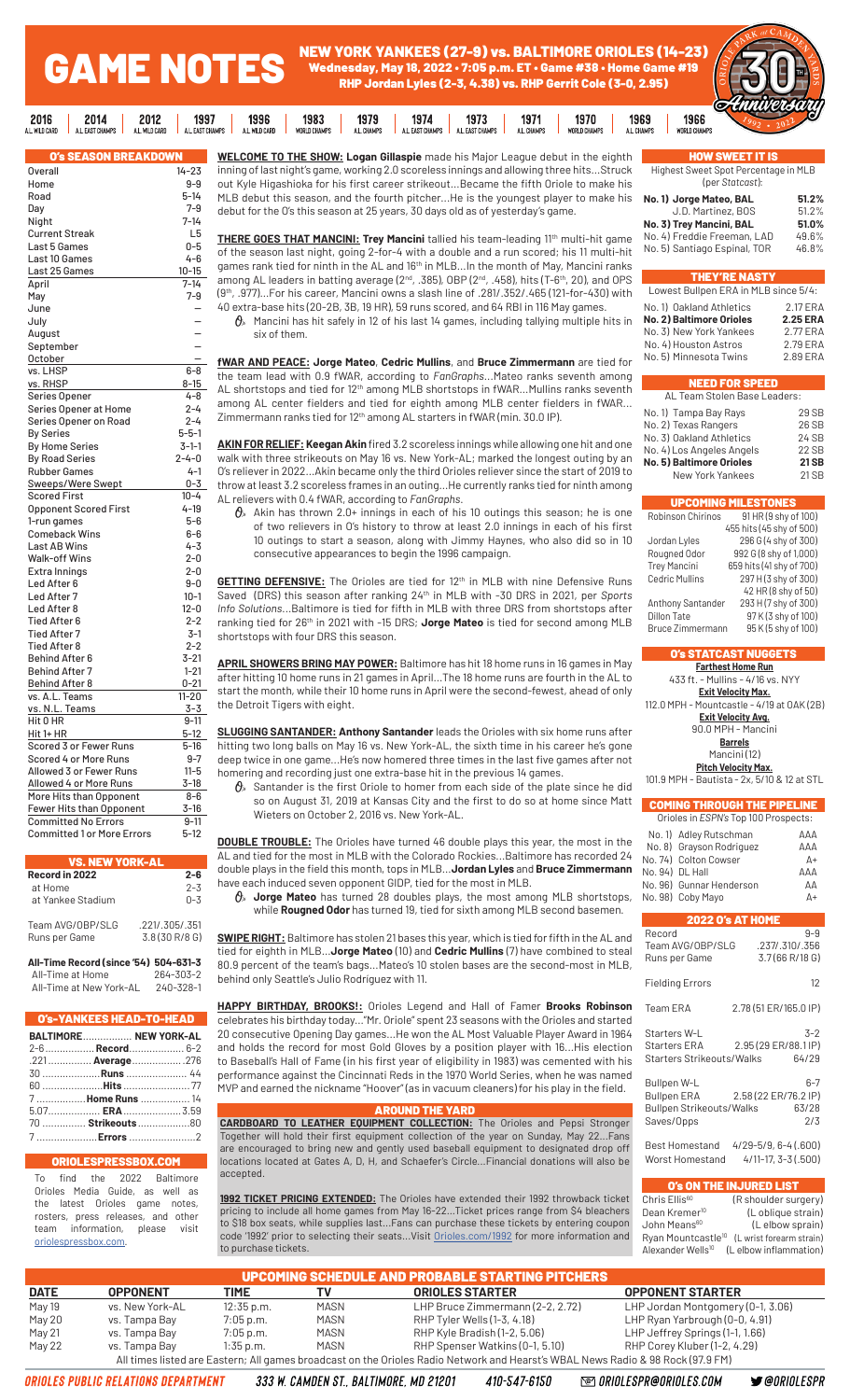# TONIGHT'S STARTING PITCHER



**#28 RHP JORDAN LYLES**

**2-3, 4.38 ERA**

**HT:** 6-5 **WT:** 230 **DOB:** 10/19/90 **Age:** 31 **Bats: R** Throws: R

**QUICK HITS:** Lyles is making his 190<sup>th</sup> career start and his 297<sup>th</sup> appearance...Is 11-12 with a 4.55 ERA (116 ER/229.2 IP) in 50 career May appearances...Went 10-13 last season with the Texas Rangers, finishing with a 5.15 ERA (103 ER/180.0 IP)...Owns a 5.18 ERA (683 ER/1186.1 IP) across his 12 MLB seasons...Signed as a free agent on 3/12/22.

**LAST START:** Suffered the loss after allowing four runs on six hits (one home run) while walking three and striking out six over 5.2 innings in the 4-2 loss at Detroit on 5/13.

**CAREER VS. NEW YORK-AL:** Scheduled to make his fifth career appearance (fourth start) against the Yankees...Is 1-1 with a 4.82 ERA (10 ER/18.2 IP) and 15 strikeouts in his career...Has faced New York-AL twice this season already with his last outing coming on the road on 4/26 where he took the loss after allowing six runs on seven hits and a season-high three home runs with a walk and three strikeouts over 4.2 innings...Is 1-1 with a 5.91 ERA (7 ER/10.2 IP) across his two starts against the Yankees this year.

**AGAINST THE AL EAST:** Making his 21<sup>st</sup> career appearance (17<sup>th</sup> start) against an AL East opponent and his third this year...Is 4-7 with a 5.23 ERA (56 ER/96.1 IP) in his career vs. the division.

**HOME IS WHERE THE HEART IS:** Lyles will be making his fourth start at OPACY this season, boasting a 1.93 ERA (4 ER/18.2 IP) at home this year; his home ERA ranks fifth-best among qualified AL pitchers...Has pitched to a 32-34 record with a 4.85 ERA (330 ER/612.2 IP) in his 152 career appearances at home...Holds a career 2.87 ERA (10 ER/31.1 IP) in his six career appearances (five starts) at Oriole Park.

**QUALITY AND QUANTITY:** Lyles leads the team with 39.0 IP...In 2021, the right-hander racked up a career-high 180.0 IP, ranking sixth among AL hurlers (T-18th in MLB)...Tallied 18 games pitching 6.0+ innings, only one of six AL pitchers to do so...First time starting 30 games in a season... Recorded a career-high 13 quality starts in 2021 (tied for 14<sup>th</sup> in the AL), while tying his career-high in strikeouts (146), ranking  $22^{\text{nd}}$  in the AL.

**HOMER HAPPY:** Has given up five home runs this season, tied for most on the Orioles pitching staff (Spenser Watkins)...Lyles allowed an MLBleading and career-high 38 long balls last year, the most in the Majors since Mike Leake allowed 41 in 2019...The South Carolina native allowed a homer in 20 out of 30 outings, with three different starts giving up four home runs.

**MAKE IT A DOUBLE:** Lyles has induced seven double plays in 2022, tied for the most in MLB...Forced a career-high 18 GIDP in 2021, tied for fourth-most in the AL despite his 38.8 percent groundball rate, a careerlow...With the bases loaded, allowed just one hit in nine at-bats (.111).

**2021 HIGHLIGHTS:**Ended with a 10-13 record and a 5.15 ERA (103 ER/180.0 IP) in 32 appearances (30 starts) with Texas...Finished strong, boasting a 2.87 ERA (10 ER/31.1 IP) in his final five outings across September and October...Spun 7.0 innings in seven different occasions...Threw 7.0-scoreless innings on 9/14 vs. Houston, allowing just three hits with seven strikeouts...Limited Cleveland to one run on two hits across 7.0 innings with eight strikeouts on 10/2...Allowed one run on five hits over 7.0 innings with six strikeouts at Boston on 8/21...Finished the year with a career-high tying 146 strikeouts with his 180.0 IP representing a career high as well.

#### 2022 & CAREER SPLITS **2022 CAREER W-L ERA G/S IP ER W-L ERA G/S IP ER Home** 1-0 1.93 3/3 18.2 4 32-34 4.85 152/94 612.2 330 **Road** 1-3 6.64 4/4 20.1 15 24-48 5.54 144/95 573.2 353 **Day** 2-1 3.09 4/4 23.1 8 13-31 5.43 98/62 374.2 226 **Night** 0-2 6.32 3/3 15.2 11 43-51 5.07 198/127 811.2 457 ł  **AVG AB H HR BB SO AVG AB H HR BB SO vs. Left** .295 61 18 4 10 13 .280 2107 590 81 257 371 **vs. Right** .294 92 27 1 4 19 .274 2577 707 96 151 539 **TORALS 1 153 153 153 153 153 153 153 153 153 163 163 177 164 177 164 177 165 1651 1651 1651 1651 1651 1651 1651 1651 1651 1651 1651 1651 1651 1651 1651 1**

| <b>RUN SUPPORT</b> | <b>PITCH TYPE</b>                             | <b>MISCELLANEOUS</b> |
|--------------------|-----------------------------------------------|----------------------|
| (as starter)       | (via FanGraphs)                               | <b>2022 STATS</b>    |
|                    | <b>Fastball </b> 46.6%                        | <b>WHIP</b> 1.51     |
|                    | <b>Changeup </b> 15.8%                        | <b>K/9</b> 7.38      |
|                    | Curveball 12.4%                               |                      |
|                    | <b>Slider</b> 25.2%                           | #P/IP 16.4           |
|                    | <b>Avg. Velocity (MPH)</b>                    | <b>Opponents</b>     |
| <b>7 Runs </b> 0   | <b>Fastball</b> 91.5                          | AVG:294              |
|                    | <b>Changeup86.7</b><br><b>Curveball  79.7</b> | SLG: 464             |
| <b>9 Runs</b> 1    | <b>Slider</b> 80.6                            | OPS:822              |
|                    |                                               |                      |
|                    |                                               |                      |

| <b>Innings:</b> 7.1, 5/8 (G1) vs. KC               |
|----------------------------------------------------|
| <b>Hits:</b> 7, 4x, last: 5/8 (G1) vs. KC          |
| <b>Runs:</b> 6, 4/26 at NYY                        |
| <b>Earned Runs: 6, 4/26 at NYY</b>                 |
| Strikeouts: 6, 3x, last: 5/13 at DET               |
| <b>Walks:</b> $3.3x$ . last: $5/13$ at DET         |
| <b>Home Runs:</b> 3, 4/26 at NYY                   |
| <b>Winning Streak:</b> 1, 2x, last: $5/1-5/8$ (G1) |
| Losing Streak: 1, 2x, last: 5/13-present           |
| <b>Shortest Start:</b> 4.2 IP, 4/26 at NYY         |
| <b>Pitches Thrown: 101, 5/1 vs. BOS</b>            |
| $L$ ow-Hit CG: $-$                                 |

### 2022 HIGHS CAREER HIGHS

**Innings:** 9.0, 9/30/12 at MIL **Hits:** 12, 8/9/11 at ARI **Runs:** 10, 7/21/13 vs. SEA **Earned Runs:** 9, 7/21/13 vs. SEA **Strikeouts:** 12, 5/17/19 at SD **Walks:** 6, 5/17/14 vs. SD **Home Runs:** 4, 3x, last: 8/14/21 **Winning Streak:** 5, 2x, last: 8/23-9/25/19 **Losing Streak:** 6, 3x, last: 5/28-7/24/19 **Shortest Start: 0.2 IP, 7/13/19 @ CHC Pitches Thrown: 124, 7/3/21 at SEA Low-Hit CG:** — **Low-Hit CG:** 4, 9/30/12 at MIL

LYLES vs. NYY COLE vs. BAL

| PLAYER           | <b>AVG</b> | AΒ             | н             | HR | RBI |
|------------------|------------|----------------|---------------|----|-----|
| Donaldson .500   |            | 1 <sub>0</sub> | 5             | N  |     |
| Gallo            | .400       | 5              | 2             |    |     |
| Gonzalez         | .000       |                | ⋂             | 0  | n   |
| <b>Hicks</b>     | .000       |                | n             |    | 0   |
| Higashioka .200  |            | 5              |               | N  |     |
| Judge            | .000       | 5              | ⋂             | N  |     |
| Kiner-Falefa.286 |            | 7              | $\mathcal{P}$ | n  |     |
| LeMahieu         | .316       | 19             | հ             | Π  |     |
| Rizzo            | .273       | 22             | 6             | 2  | 11  |
| Stanton          | .467       | 15             | 7             |    | 5   |
| Torres           | .000       | 4              |               |    |     |
| Trevino          |            |                |               |    |     |

| <b>PLAYER</b> | AVG  | AВ             | н              | ΗR       | RBI            |
|---------------|------|----------------|----------------|----------|----------------|
| Bemboom       | .000 | $\overline{2}$ | 0              | Ω        | 0              |
| Chirinos      | .286 | 7              | $\overline{2}$ |          | $\overline{2}$ |
| Hays          | .000 | 3              | Ŋ              | 0        | 0              |
| Mancini       | .111 | 9              | 1              | U        | U              |
| Mateo         | -    |                |                |          |                |
| McKenna       | .-   |                |                |          |                |
| Mullins       | .250 | 12             | 3              | Λ        | N              |
| Nevin         | .-   |                |                |          |                |
| Odor          | .059 | 17             |                | N        |                |
| Owings        | .417 | 12             | 5              | $\Omega$ | 1              |
| Santander     | .182 | 11             | 2              | N        | 0              |
| Urías         | .500 | $\mathfrak{p}$ |                | ⋂        | ∩              |

| <b>LYLES' 2022 GAMES</b> |            |              |                  |            |      |    |    |    |    |    |           |     |            |                                         |
|--------------------------|------------|--------------|------------------|------------|------|----|----|----|----|----|-----------|-----|------------|-----------------------------------------|
| <b>DATE</b>              | <b>OPP</b> | <b>SCORE</b> | <b>WHEN LEFT</b> | <b>DEC</b> | ΙP   | н  |    | ER | BB |    | <b>HR</b> | PIT | <b>STR</b> | <b>NOTES</b>                            |
| 4/9                      | at TB      | 3-5          | $3 - 5$          |            | 5.0  |    |    |    |    |    |           | 83  | 52         | Allowed 3 runs in 2nd and 2 runs in 3rd |
| 4/15                     | vs. NYY    | $2 - 1$      | $0 - 1$          | ND         | b.1  | 6  |    |    |    | 4  | 0         | 91  | 60         | First home start as an Oriole           |
| 4/20                     | at OAK     | 1-0          | $1 - 0$          | W          | 5.0  |    |    |    |    | ĥ  |           | 89  | 61         | Season-high strikeouts                  |
| 4/26                     | at NYY     | $8 - 12$     | $0 - 6$          |            | 4.2  |    |    |    |    |    |           | 93  | 61         | Season-high runs and home runs allowed  |
| 5/1                      | vs. BOS    | $9 - 5$      | 9-1              | W          | 6.0  |    |    |    |    | 6  | 0         | 101 | 59         | First career win at Oriole Park         |
| $5/8$ (G1)               | vs. KC     | $4 - 6$      | $4 - 3$          | ND         |      |    |    |    |    | b  | 0         | 90  | 59         | Longest outing since 5/15/18            |
| 5/13                     | at DET     | $2 - 4$      | 0-4              |            |      |    |    |    |    |    |           | .91 | 59         | Matched season-high in strikeouts       |
| <b>TOTALS</b>            |            |              |                  | 2-3        | 39.0 | 45 | 21 | 19 | 14 | 32 |           | 638 | 411 (64%)  |                                         |

### TOMORROW'S STARTER - LHP BRUCE ZIMMERMANN (2-2, 2.72 ERA)

Zimmermann is scheduled to make his eighth start of the season, and his second against New York-AL...Suffered the loss in his last outing on 5/14 at Detroit, allowing three runs (two earned) on seven hits (two home runs) with a walk and two strikeouts over 6.0 innings, tallying a quality start and tying a career high in innings pitched...Earned his second win of the season and his third career win at Oriole Park on 5/8 vs. Kansas City (G2), throwing 6.0 innings, allowing two runs on five hits with no walks and five strikeouts...Holds a career 2.89 ERA (3 ER/9.1 IP) in his two career appearances, both starts, against the Yankees...Finished 2021 with a 5.04 ERA (36 ER/64.1 IP), tallying 56 strikeouts and allowing 14 home runs...Holds a career 4.43 ERA (53 ER/107.2 IP) in his two MLB seasons...Made his MLB debut on 9/17/20 (G2), making the start and allowing five runs on four hits across 3.0 innings of work against Tampa Bay.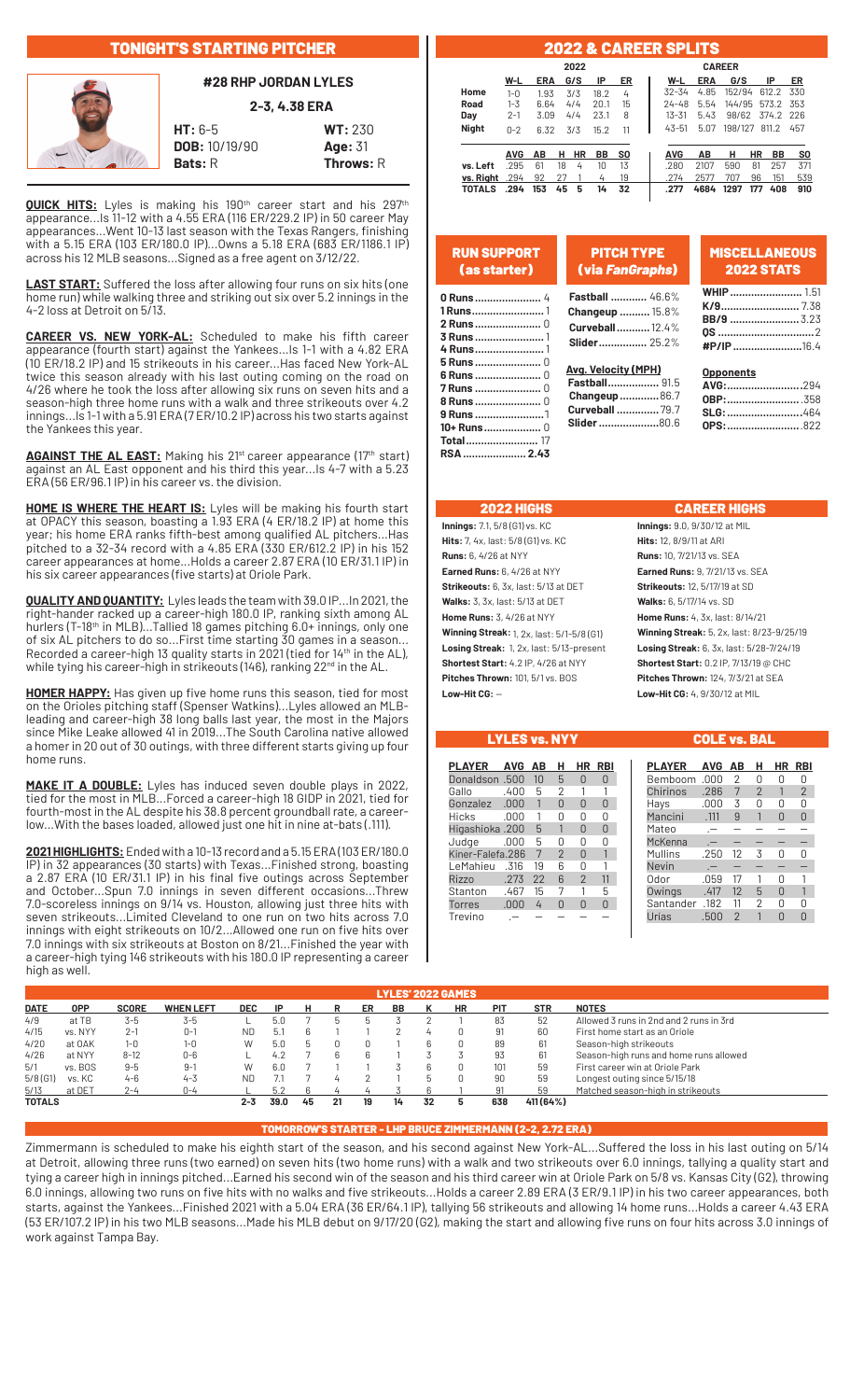# BIRDS IN THE BULLPEN



| <b>PITCHER</b>     | <b>LAST OUTING</b> | (Dec.)        | - IP    |              |     | ER | <b>BB</b> |     | <b>RETIRED/1<sup>st</sup> BF (as RP)</b> | <b>IR/SCORED</b> | <b>SAVES/OPP</b> | <b>INNINGS-HIGH</b>          | <b>STRIKEOUTS-HIGH</b>          |
|--------------------|--------------------|---------------|---------|--------------|-----|----|-----------|-----|------------------------------------------|------------------|------------------|------------------------------|---------------------------------|
| Akin               | 5/16 vs. NYY       | ND            | 3.2     |              |     |    |           |     | 9/10                                     | 1/0              | $-/-$            | 3.2 (5/16 vs. NYY)           | 4(5/12 at STL)                  |
| <b>Baker</b>       | 5/15 at DET        | ND.           | $1.2\,$ |              |     |    |           |     | 8/12                                     | 5/1              | $-/-$            | 2.1(5/12 at STL-GS)          | 3(2x, last: 5/12 at STL-GS)     |
| Bautista           | 5/16 vs. NYY       | ND            | I.O     |              |     |    |           |     | 12/15                                    | 11/2             | 2/2              | $1.2$ (5/2 vs. MIN)          | 2 (6x, last: 5/9 vs, KC)        |
| Gillaspie          | 5/17 vs. NYY       | ND.           | 2.0     |              | U.  |    | $\Box$    |     | 1/1                                      | $-/-$            | $-/-$            | $2.0(5/17$ vs. NYY)          | $1(5/17 \text{ vs. } NYY)$      |
| Krehbiel           | 5/17 vs. NYY       | ND.           | 1.0     |              |     |    |           |     | 10/16                                    | 7/0              | $-/-$            | 2.0 (2x, last: 5/15 at DET)  | 2 (2x, last: 4/21 at OAK)       |
| López              | 5/14 at DET        | ND.           | 1.0     | <sup>n</sup> | U.  |    |           |     | 10/15                                    | 5/2              | 4/5              | 2.0 (2x, last: 4/30 vs. BOS) | 3(4/20 at OAK)                  |
| Pérez              | 5/17 vs. NYY       | ND.           | 0.1     |              |     |    |           |     | 7/13                                     | 6/2              | $-/-$            | $2.0(5/4$ vs. MIN)           | 2 (4/8 at TB)                   |
| Tate               | 5/17 vs. NYY       | $\mathsf{L}2$ | 1.2     |              |     |    |           |     | 12/16                                    | 5/1              | 1/1              | 2.0(2x, last: 5/4 vs. MIN)   | 2(3x, last: 5/8 vs. KC [G2])    |
| Vespi              | MLB DEBUT          |               |         |              |     |    |           |     | $-/-$                                    | $-1$             | $-/-$            | $\overline{\phantom{a}}$     | $\sim$                          |
| <b>2022 TOTALS</b> | <b>3.42 ERA</b>    | 8-12          | 152.2   | 127          | -67 | 58 | 58        | 137 | 87/128                                   | 68/19            | 7/9              | 3.2 (Akin. 5/16 vs. NYY)     | 4 (2x. last: Akin. 5/12 at STL) |

- 45 KEEGAN AKIN LHP 1-0 1.46 ERA 7.30 K/9 10 G<br>
<u>vs. ALL: .165 (14-for-85) vs. LHB: .125 (4-for-32)</u> vs. RHB: .189 (10-for-53)<br>  $\theta$ , Threw a season-high 3.2 seorglass innings on 5/19 us. NW 188. 189 (10-for-53) **vs. ALL:** .165 (14-for-85) **vs. LHB:** .125 (4-for-32) **vs. RHB:** .189 (10-for-53)  $\partial\!\!\!/_s$  Threw a season-high 3.2 scoreless innings on 5/16 vs. NYY; allowed just two runners to reach (H, BB), while striking out three
- $\theta$ <sup>\*</sup> Has thrown 2.0-or-more innings in each of his outings this year; is one of two relievers in O's history to throw 2.0-or-more innings in 10 outings to start a season, joining Jimmy Haynes who did so in 10-straight appearances in 1996
- $\mathcal{O}_{\mathcal{P}}$  Akin's 10 appearances of 2.0-or-more innings lead all MLB pitchers
- $\theta$  His 24.2 innings pitched are the second-most among all Major League relievers
- $\theta$  Has allowed one-or-fewer hits in seven of his 10 outings; has not allowed a hit to a lefthanded batter since Rafael Devers on 4/29 and has not allowed an extra-base hit to a lefty since Christian Yelich on 4/12
- $\theta$  His 22 TB allowed are the ninth-fewest among all MLB pitchers (min. 20.0 IP)
- His 0.77 WHIP ranks fourth among Major League pitchers (min. 20.0 IP)  $\theta$  Has thrown 254 of 348 (73.0%) pitches for strikes; second best strike% in MLB (min. 250
- pitches)  $\theta$  Eight of his 10 outings have been scoreless this year
- $\theta$  Induced 10 swings and misses on 31 pitches (27 strikes) on 4/9 at TB, the highest swinging strike percentage (32.3%) of his career

### 43 • BRYAN BAKER • RHP 1-1 • 4.50 ERA • 9.64 K/9 • 13 G/1 GS

- **vs. ALL:** .264 (14-for-53) **vs. LHB:** .235 (4-for-17) **vs. RHB:** .278 (10-for-36)  $\partial\!\!\!/_\!\!$  Allowed one run on two hits with a walk and a strikeout in 1.2 innings on 5/15 at DET
- $\theta$  Made his first career MLB start on 5/12 at STL; threw 2.1 scoreless innings, allowing just
- one hit while striking out three and walking none  $\theta$  Recorded new career-highs in innings pitched (2.1) and pitches (31) in his start on 5/12; marked his first professional start since 5/2/17, while with Single-A Asheville in Colorado's organization
- $\theta$  Threw 0.2 scoreless innings on 5/5 vs. MIN; issued his second walk of the year for his only base runner of the night
- $\theta$  Has recorded a strikeout in nine of his 13 outings this year, including multiple strikeouts in four of those; his 9.64 K/9 ranks second among O's pitchers
- $\theta$ » Has issued just three walks this year (5.3 BB%)
- $\theta_{\ell}$  Has allowed one-or-fewer hits in nine of his 14 career outings; including eight of his 13 appearances in 2022
- $\theta$ <sup>\*</sup> Earned his first career win on 4/23 at LAA (1.0 IP, 2 H, 2 ER, HR, K); gave up his first career home run to Brandon Marsh, a two-run shot in the sixth inning

# 74 • FÉLIX BAUTISTA • RHP  $0-1 \cdot 2$  SV • 3.00 ERA • 10.20 K/9 • 15 G vs. ALL: .226 (12-for-53) vs. LHB: .227 (4-for-22) vs. RHB: .226 (7-for-31) **vs. ALL:** .226 (12-for-53) **vs. LHB:** .227 (4-for-22) **vs. RHB:** .226 (7-for-31)

- $\partial\!\!\!/_s\!\!\!/$  Allowed a season-high-tying two runs, both solo home runs, in 1.0 IP on 5/16 vs. NYY; his two runs allowed snapped a six-game scoreless streak dating back to 4/30 vs. BOS
- $\theta$ <sup>s</sup> Earned his second save of the season on 5/12 at STL, throwing 1.1 innings and a seasonhigh-tying 24 pitches
- $\mathcal{O}_{\!s}\;$  Recorded multiple strikeouts in three straight outings (5/2-9) for the first time in his career; his 10.20 K/9 is the highest among O's pitchers
- $\theta$  Has thrown 17 100+ MPH pitches this season; the most by an O's pitcher in a single season in the *Statcast* era (since 2015)
- $\partial\!\!\!/_s\!\!\!~$  Threw 100.1 MPH on 4/24 at LAA becoming the first O's pitcher to hit the century mark this season; marked the 15th time in the *Statcast* era (since 2015) that an O's pitcher hit at least 100 MPH, and the first time since Tanner Scott on 5/14/21
- $\theta$ » His 97.9 average fastball velocity ranks in the top three percent of MLB pitchers according to *Statcast*
- $\theta$  Opposing batters are 1-for-20 (.050) with six strikeouts with runners on base

### $\mathcal{O}_{\mathcal{P}}$  Struck out Wander Franco for his first career strikeout on 4/10 at TB

# 71 • LOGAN GILLASPIE • RHP 0-0 • 0.00 ERA • 4.50 K/9 • 1 G

- **vs. ALL:** .333 (3-for-9) **vs. LHB:** .000 (0-for-2) **vs. RHB:** .429 (3-for-7)  $\partial_{\!s}\;$  Made his MLB debut 5/17 vs. NYY (2 IP, 3 H, K); struck out Kyle Higashioka looking for his first big league punch out; recalled from Triple-A Norfolk prior to the game
- $\theta$  Appeared in nine games between Double-A Bowie and Triple-A Norfolk this year, going 2-1 with a 3.14 ERA (5 ER/14.1 IP) with 12 hits, four walks, one hit batter, and 17 strikeouts
- $\theta$  Promoted to Triple-A Norfolk on 5/4 and made three appearances with the Tides, pitching to a 1-1 record with a 2.84 ERA (2 ER/6.1 IP)
- $\theta$ <sup>*s*</sup> Of his 10 combined MiLB and MLB appearances, four have been 2.0+ IP, and six more than 1.0 IP
- $\theta$  Was a non-roster invite to O's Spring Training in 2022
- $\theta$ » Began his professional career in Independent ball
- 34 JOEY KREHBIEL RHP 1-3 3.38 ERA 5.63 K/9 16 G<br>vs. ALL: .211(12-for-57) vs. LHB: .200 (4-for-20) vs. RHB: .216 (8-for-37)<br> $\theta$ , Tied for team lead with 16 annearances (Tata)
- **vs. LHB:**  $.200 (4$ -for-20)
- $\vartheta$ » Tied for team lead with 16 appearances (Tate)
- $\partial\!\!\!/_\!\!$  Allowed game-tying solo homer to Aaron Judge in fifth inning of last outing 5/17 vs. NYY  $\theta$  Tossed a career-high-tying 2.0 innings on 5/15 at DET, striking out one
- $\theta$ » Has stranded all seven of his inherited runners this season
- $\partial\!\!\!/_s\;$  Suffered the loss on 5/3 vs. MIN after allowing a career-high-tying three runs in 1.0 inning; surrendered a three-run homer to Ryan Jeffers in the sixth inning
- $\theta$  Prior to his outing on 4/27 at NYY, had not allowed an earned run through his first seven outings (8.1 IP) of the year; was one of nine AL relievers to have not allowed an earned run (min. 7.0 IP)
- $\theta$  Opposing batters are batting .174 (4-23) with runners on and .167 (2-12) with RISP

- 48 JORGE LÓPEZ RHP 3-2 4 SV 1.06 ERA 9.00 K/9 15 G<br>vs. ALL: .153 (9-for-59) vs. LHB: .095 (2-for-21) vs. RHB: .184 (7-for-38)<br> $\theta$ , Retired the side in order with one strikeout in the side the limit. **vs. ALL:** .153 (9-for-59) **vs. LHB:** .095 (2-for-21) **vs. RHB:** .184 (7-for-38)  $\vartheta$  Retired the side in order with one strikeout in the eighth inning on 5/14 at DET; marked his first outing since 5/9 vs. KC after being placed on the Bereavement List
- $\theta$ <sup>\*</sup> His 1.06 ERA (2 ER/17.0 IP) ranks fourth among MLB relievers and second in the AL (min. 17.0 IP)
- $\theta$  His .153 (9-59) OBA is the lowest among all Major League relievers (min. 70 BF
- $\mathcal{O}_{\mathbb{A}}$  Ranks second in MLB with an 18.2 hard hit percentage (min. 25 BBE)
- $\theta$ » Has not allowed an earned run in 12 straight outings (14.2 IP), the longest such streak
- of his career  $\theta$  Recorded a save in three straight outings (4/20-23); had just one career save entering this year
- $\theta_*$  12 of his 15 appearances this year have come in the ninth inning-or-later, surpassing his single-season career-high seven outings in the ninth inning or later, set in 2018
- Recorded multiple strikeouts in a career-high five-straight relief outings (4/15-23)
- $\theta$  11 of his 15 relief appearances this year have come in high-leverage situations, according to *Baseball Reference*

# **58 • CIONEL PÉREZ • LHP 1-0 • 0.84 ERA • 9.28 K/9 • 13 G**<br>vs. ALL: 297(11-for-37) vs. LHB: 313 (5-for-16) vs. RHB: 286 (6-for-21)

- **vs. ALL:** .297 (11-for-37) **vs. LHB:** .313 (5-for-16) **vs. RHB:** .286 (6-for-21)  $\partial\!\!\!/_s\!\!\!/$  Allowed his first run of the year on a home run to Dylan Carlson on 5/12 at STL (1.0 IP, H, ER, HR, K, HBP); marked the first time he allowed a run and home run since 7/18/21; went a career-high 13 outings between allowing MLB runs
- $\partial\!\!\!/_s\!\!\!/$  Did not allowed a run in his first 11 outings (9.1 IP) to begin his O's career; is one of three pitchers to work 11 scoreless outings to start their stint with the franchise, along with Donnie Hart (2016) and Will Ohman (2010)
- $\theta_{\scriptscriptstyle{k}}$  Threw a season-high 2.0 scoreless innings on 5/4 vs. MIN; marked his longest outing since 7/18/21 while with CIN; just the seventh time in his career throwing 2.0-or-more in
- $\vartheta_{\!s}\;$  Is one of eight AL relievers with at least 10 appearances and no more than one run allowed this season
- $\theta$ <sup>\*</sup> Recorded multiple strikeouts on 4/8 at TB; marked the seventh time in his career recording multiple strikeouts in 1.0 inning-or-fewer

# 55 • DILLON TATE • RHP 0-2 • 1 SV • 2.45 ERA • 6.87 K/9 • 16 G

- **vs. ALL:** .194 (13-for-67) **vs. LHB:** .217 (5-for-23) **vs. RHB:** .182 (8-for-44)  $\partial\!\!\!/_\!\!$  Suffered the loss after entering in a tie game in the sixth inning and surrendering two
- runs in his last outing 5/17 vs. NYY (1.2 IP); the run in the seventh was unearned  $\theta$  Earned his team leading fifth hold on 5/12 at STL (1.0 IP, H, K)
- $\partial\!\!\!/_s\!\!\!/$  Allowed his first home run of the year to Brendan Donovan to lead off the ninth on 5/10
- at STL; allowed two batters reach with two outs before exiting in favor of Félix Bautista  $\theta$ » Has not allowed a run in 12 of his 16 appearances this year
- $\mathcal{O}_{\!\scriptscriptstyle\beta}$  Made his 100th career appearance on 4/30 vs. BOS; threw 0.2 scoreless innings, retiring Kiké Hernández and Christian Arroyo
- According to *Statcast*, his 84.6 MPH average exit velocity ranks in the top four percent of the league
- $\theta$  Ten of his 16 appearances this year have come in high leverage situations, according to *Baseball Reference*
- $\mathcal{O}_n$  Threw 1.2 innings-or-more in back-to-back outings (4/13-15) for the first time since doing so in four-straight outings from 6/27-7/6/21

## $\theta$ <sup>\*</sup> Tied for team lead with 16 appearances

| <b>79 • NICK VESPI • LHP</b> |                 | <b>MLB DEBUT</b>                                                                                           |
|------------------------------|-----------------|------------------------------------------------------------------------------------------------------------|
| vs. ALL: .---                | $vs.$ LHB: $--$ | $vs.$ RHB: $--$                                                                                            |
|                              |                 | $\partial_{\!s}\!$ Had his contract selected from Triple-A Norfolk yesterday; his first appearance will be |

- his Major League debut  $\theta$ <sup>*s*</sup> Is 0-1 with four saves and a 0.00 ERA (0 ER/14.1 IP) with six hits, three runs, one hit batter, three walks, and 21 strikeouts in 12 appearances with Triple-A Norfolk this year
- $\theta$ <sup>\*</sup> Has recorded multiple strikeouts in eight of his 12 outings this year, and at least one strikeout in 11 of those appearances; pitching to a 13.19 K/9 at Triple-A
- $\theta$  Has thrown at least 1.0 innings in 11 of his 12 outings this year; threw a season-high 2.1 innings on 4/7 vs. CLT
- Was a non-roster invite to O's Spring Training in 2022
- $\partial_{\!\scriptscriptstyle\beta\! s}\;$  Pitched for the Arizona Fall League Champions Mesa Solar Sox in 2021; named to the AFL East Fall Stars team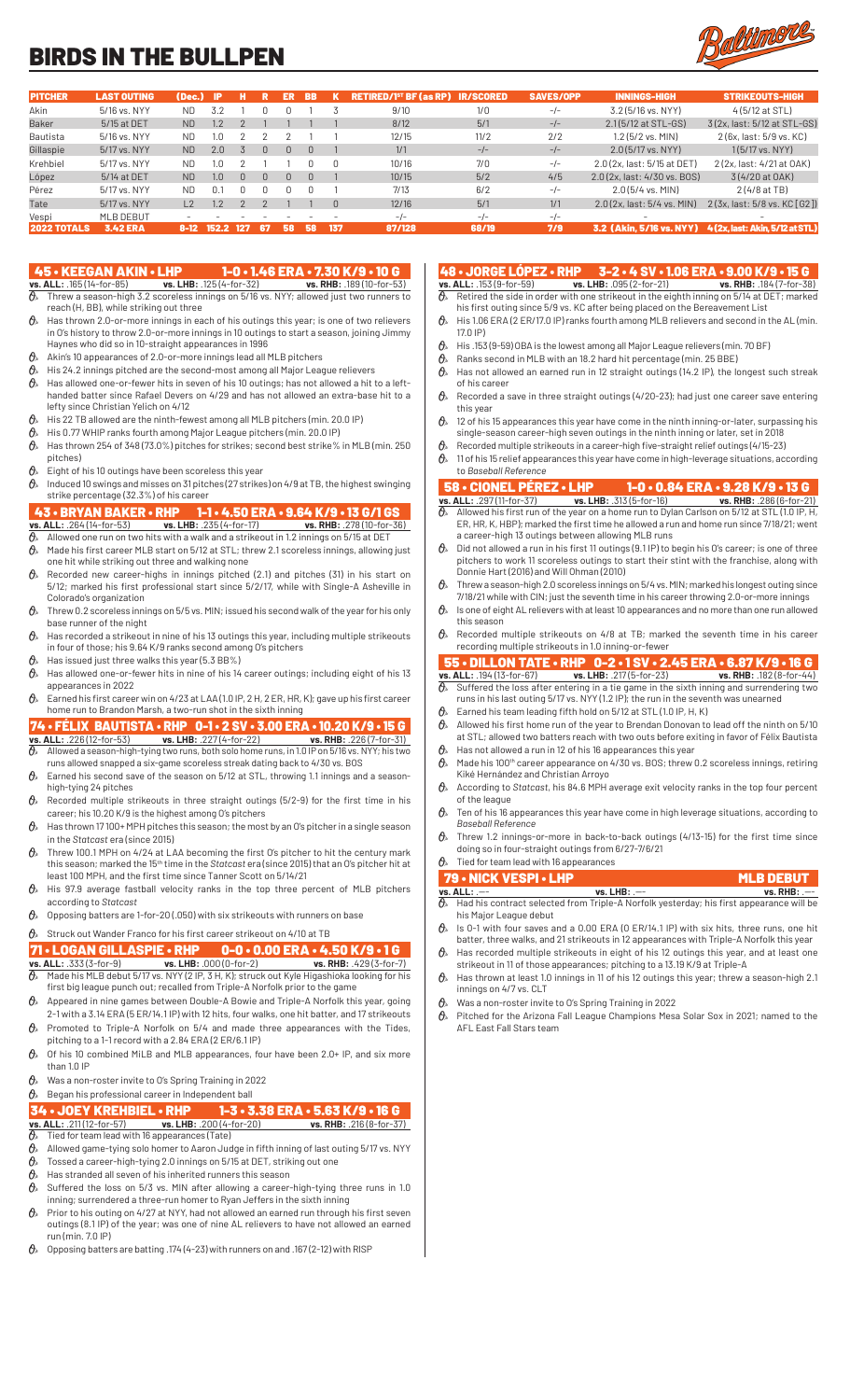#### 37 • ANTHONY BEMBOOM • C (L) .125/.222/.229 • 1 HR • 1 RBI<br>Current Streak: 0-for-last-6; since 5/12 2021 High: 36 (3x, last: 4/25-5/29; 3-11) **Current Streak:** 0-for-last-6; since 5/12 **2021 High:** 3G (3x, last: 4/25-5/29; 3-11)<br> **Last Game:** 0-3, K<br> **G** Hit his first home run as an Oriole on 5/12 at STL and first since 9/23/20 at SD with LAA **Last Game**: 0-3, K **NYY Series**: 1G, 0-3, K Hit his first home run as an Oriole on 5/12 at STL and first since 9/23/20 at SD with LAA  $\theta$  Snapped an 0-for-15 stretch with a bunt single leading off the seventh inning 4/23 at LAA; sparked a three-run frame as the O's rallied from down 4-2; later doubled in the eighth  $\theta$ » Appeared on his first career Opening Day roster  $\theta$  Made his Orioles debut 4/10 at TB, batting ninth at catcher  $\theta$  Signed to a Minor League contract with an invitation to Spring Training on 3/13/22 23 • ROBINSON CHIRINOS • C (R) .141/.265/.183 • 0 HR • 4 RBI **Current Streak**: 1G (1-1; since 5/11) **2022 High**: 3G (4/19-24; 4-12) **Last Game**: 1-1 (PH in 9th) **NYY Series**: 2G, 1GS, 1-4, 2 K  $\mathcal{O}_{\!s}\;$  Ranks sixth among MLB catchers with an 8.30 PA/BB (min. 50 PA)  $\mathcal{O}_{\!\scriptscriptstyle\beta}$  Snapped an 0-for-21 skid with a single in the eighth inning on 5/8 vs. KC (G2); is 3-41 with five walks and 16 strikeouts in 14 games since April 26  $\theta$  Reached on a walk-off fielder's choice after bunting with two runners on  $4/30$  vs. BOS; Jorge Mateo scored from second after Hirokazu Sawamura threw the ball into left field  $\hat{\theta}_*$  Had his on-base streak snapped 4/27 at NYY; had reached base safely in six straight games since 4/15, his longest on-base streak since also reaching in six from 9/12-25/19 w/HOU  $\theta$ <sup>\*</sup> At 37 years, 347 days, he is the oldest player on the O's; is third-oldest catcher in MLB this season (Yadier Molina, 39-309, STL; Kurt Suzuki, 38-226, LAA) 21 • AUSTIN HAYS • OF (R) .281/.353/.430 • 3 HR • 12 RBI **Current Streak**: 0-for-last-18; since 5/9<br> **Last Game**: 0-4<br>  $\hat{O}_8$  Started in left field by: **Last Game**: 0-4 **NYY Series**: 1GS, 0-4 Started in left field last night, his first start since 5/12 at STL after getting his left hand stepped on, requiring stitches  $\partial_{\theta}$  Is 0-for-last-18 since 5/9; from 4/15-5/9, ranked among MLB leaders with 32 hits (T-1 $^{\rm st}$ ), a .386 average (2nd), a 1.037 OPS (4th), 49 total bases (T-4th), a .447 OBP (5th), eight doubles  $(T-5<sup>th</sup>)$ , and a .590 slugging percentage  $(7<sup>th</sup>)$  $\mathcal{O}_{\!\scriptscriptstyle\beta}$  Reached base safely in 12 of 14 plate appearances (9 H, 2 BB, HBP) from the sixth inning on 5/5 vs. MIN to the seventh inning on 5/9 vs. KC; reached safely in nine straight plate appearances (7 H, 2 BB) from 5/5-8 (G2), the first Oriole to do so since Cedric Mullins (11 straight, 6/4-6/21) Reached safely a career-high five times (4 H, BB) on 5/8 vs. KC (G1); one of four players in MLB this year with multiple 4+ hit games, and the only player in the AL  $\theta$  Ranks second on the team with 10 multi-hit games (Mancini, 11), tied for 14<sup>th</sup> in the AL; six have come since 4/28  $\theta$  Set career-highs with four hits and three doubles on 4/29 at NYY (4-5, 3 2B, RBI, R)  $\hat{\theta}_k$  Homered in back-to-back games for the second time in his career 4/24-26, joining 9/23-24/20 at BOS; became the first O's batter to homer in consecutive games this season 16 • TREY MANCINI • INF/OF (R) .289/.350/.398• 3 HR • 13 RBI<br>Current Streak: 16 (2-4; since 5/17) 2022 High: 96 (5/8 [61]-5/15;13-34)<br>Last Game: 2-4, 2B, R, K NYY Series: 26S, 2-7, 2B, BB, R, K<br> $\theta$ , Has reached base safe **Current Streak**: 1G (2-4; since 5/17) **Last Game**: 2-4, 2B, R, K **NYY Series**: 2GS, 2-7, 2B, BB, R, K Has reached base safely in 11 straight games since 5/8 (G1)  $\theta$  Ranks in the top seven percent of MLB with a .318 expected batting average and the top 11 percent with a .564 expected slugging  $\mathcal{O}_{\!\scriptscriptstyle\beta}$  Since returning from a minor rib injury on 5/3, he is batting .385/.458/.519 (20-52) with one double, two home runs, five RBI, and seven runs; his .458 OBP leads MLB, his .385 AVG is second in MLB and the 20 hits since are tied for third in MLB in that span  $\theta$  Snapped a season-high nine game hitting streak on 5/16; hit safely from 5/8-15, batting .382/.462/.559 (13-34) with two home runs, four RBI, four runs scored, three walks ,and two hit by pitches; has a hit in 13 of 15 games in May  $\theta$  Matched a season-high with three hits on 5/9 vs. KC (2x, last: 5/4 vs. MIN); hit .393 (11-for-28) in seven games during the 10-game homestand from 4/29-5/9  $\hat{\theta}_*$  His 11 multi-hit games lead the team and tied for ninth in the AL; six have come this month and he's recorded eight since 4/24 3 • JORGE MATEO • INF (R) .241/.280/.375 • 2 HR • 8 RBI<br>Current Streak: 0-for-last-4; since 5/13 .2022 High: 96 (5/4-13; 10-35) **Current Streak**: 0-for-last-4; since 5/13 **Last Game**: 0-1, K; 5/15 at DET **Last Road Trip**: 5GS, 4-17, HR, 2B, 2 R, RBI, HBP, 3 K, SB  $\partial\!\!\!/_* \;$  Exited the game on 5/15 at DET in the fourth inning with rib cage soreness after colliding with first baseman Spencer Torkelson  $\mathcal{O}_{\!\scriptscriptstyle\beta\!\scriptscriptstyle\beta}$  Had a season-long nine-game hitting streak from 5/4-13, tied with Trey Mancini for the longest streak by an O's batter this season  $\theta$  Hit his second home run of the season on 5/12 at STL, a solo shot in the second inning  $\partial_{\!s}\;$  Ranks second in MLB lead with 10 stolen bases; was caught stealing for the first time 4/27 at NYY after beginning the season 7-for-7; has swiped three bases since 5/8 (0 attempts 4/28-5/5)  $\theta_{i}$  Is tied for MLB lead with a 51.2 sweet spot percentage, according to *Statcast*; sweet spot percentage is a metric used to measure quality of contact His 30.0 ft/s sprint speed ranks tied for third in MLB, per *Statcast* Tied for second among MLB shortstops with four defensive runs saved, per *Fangraphs*  $\hat{\theta}_s$ . Hit his first home run of the season 5/5 vs. MIN, a solo shot that tied the game in the fifth; at 412 ft., marked the second-longest homer of his career (427 ft. - 7/16/21 w/ SD at WSH)  $\theta$  Scored his second career walk-off run after pinch running in the 10<sup>th</sup> inning 4/30 vs. BOS; came home after a bunt from Robinson Chirinos was thrown away by Hirokazu Sawamura 26 • RYAN McKENNA • OF (R) .219/.297/.313 • 0 HR • 3 RBI **Current Streak**: 1G (1-4; since 5/17) **2021 High**: 3G (3x, last: 9/23-25; 4-12) **Last Game**: 1-4, 2B, RBI, K **NYY Series**: 2GS, 1-7, 2B, RBI, 3 K  $\overline{\Theta}_{\!\scriptscriptstyle{N}}$  Has slashed .269/.355/.385 (7-26) with three doubles, three RBI, three runs, three walks and one HBP in his last 14 MLB games since 4/20  $\hat{\theta}_*$  Has 13 appearances as a sub (6 PH, 3 PR, 4 Def.) this season, tied for fourth-most in MLB  $\mathcal{O}_{\mathcal{P}}$  Doubled in the fifth inning and scored only run of game on 4/20 at OAK  $\hat{\theta}_*$  Appeared on his first career Opening Day roster  $\theta$  Recalled from Triple-A Norfolk on 5/14; was optioned to the Tides on 5/2  $\theta$  Batted .273/.342/.545 (9-33) with three home runs, six RBI, and five runs in eight Triple-A games; homered three times 5/11 vs. Memphis, becoming the eighth player in franchise history to do so  $\theta_{k}$  Made his MLB debut on 4/5/21 at NYY; collected his first MLB hit on 4/11/21 vs. BOS, a pinchhit triple in the sixth inning against RHP Nick Pivetta 31 • CEDRIC MULLINS • OF (L) .253/.317/.420 • 5 HR • 15 RBI<br>Current Streak: 16 (1-4; since 5/17) 2022 High: 86 (4/30-5/8 62); 13-36) **2022 High:** 8G (4/30-5/8[G2]; 13-36)<br>**NYY Series:** 2GS, 1-8, BB, K<br>three homers, seven RBI, eight runs **Last Game**: 1-4, BB **NYY Series**: 2GS, 1-8, BB, K  $\partial_{\!s}\;$  Batted .315/.342/.507 (23–73) with five doubles, three homers, seven RBI, eight runs scored, and four stolen bases in 17 games since 4/30; over that stretch, his 23 hits are tied for third in MLB and his 37 total bases are tied for ninth Ranks sixth in the AL and ninth in MLB with seven stolen bases; four SB have come since 5/8, tied for second-most in MLB over that time  $\mathcal{O}_{s}$  Went 4-5 with a two-run homer, two runs, and a stolen base on 5/10 at STL; recorded his 99<sup>th</sup> and 100<sup>th</sup> career RBI with his home run in the third inning  $\theta$  Slugged his second homer of the year on 4/16 vs. NYY; the ball traveled 433 ft., marking the second-farthest home run of his career, trailing only a 440-ft. home run on 6/5/21 vs. CLE  $\theta$ <sup>\*</sup> Hit his first career grand slam on 4/12 in the second inning off Milwaukee LHP Eric Lauer  $\mathcal{O}_{\!\scriptscriptstyle\beta}{}$  Became the first player in O's history - and only player in MLB last season - to hit 30 home runs and steal 30 bases 41 • TYLER NEVIN • INF (R) .191/.291/.255 • 1 HR • 6 RBI **Current Streak**: 1G (2-3; since 5/17) **2021 High**: 3G (9/30-10/2; 3-9) **Last Game**: 2-3, RBI, R, K<br> **D NYY Series:** 2GS, 2-6, RBI, R, 3 K<br>  $\overline{O}_8$  Has made 15 starts this season: six at third has four at first has a function of the Community of RBI, R, 3 K Has made 15 starts this season: six at third base, four at first base, two in left field, two as the designated hitter, and one in right field  $\theta$  Slugged his first home run of the season on 5/10 at STL, becoming the first Orioles rookie to go yard this season  $\theta$  Recorded his second career multi-RBI game on 5/1 vs. BOS with a two-run single in the fifth inning; four of his eight career RBI have come against the Red Sox  $\hat{\theta}_*$  Recalled from Triple-A Norfolk on 4/29; started at third base and made his season debut with the O's vs. BOS  $\theta$ <sup>\*</sup> Hit his first MLB home run in the 2021 season finale on 10/3 at TOR, a solo shot to the upper deck in left field off LHP Hyun Jin Ryu; the home run traveled 442 ft., making it the furthest first career home run by an Oriole in the *Statcast* era (since 2015)  $\theta$  Made his MLB debut on 5/29/21 at CWS (G1); recorded a ground-rule double in the second inning for his first hit, becoming the sixth player in MLB history to make his Major League debut and record a hit on his birthday  $\theta$  Son of Phil Nevin, 12-year MLB veteran, and current third base coach for LAA 12 • ROUGNED ODOR • INF (L) .196/.240/.320 • 1 HR • 9 RBI **Current Streak**: 2G (2-7; since 5/16) **2022 High**: 6G (5/1-8 [G2]; 7-25) **Last Game**: 1-3, 2B, R, K **Now Represe NYY Series**: 2GS, 2-7, 2B, R, 2 K **Last Game**: 1-3, 2B, R, K<br> $\overline{\theta}_*$  Delivered a go-ahear Delivered a go-ahead two-run double in the seventh inning on 5/9 vs. KC (G1)  $\theta_{\ast}$  Hit in six straight games from 5/1-8 (G1); batted .280/.280/.560 (7-25)  $\theta$ <sup>\*</sup> Tripled on 5/2 vs. MIN, his first triple since 6/28/19 w/TEX at TB; in his first two seasons from 2014-15, Odor was tied for fifth in MLB with 20 triples; he has seven since 2016  $\theta_{\rm k}$  Hit his first O's home run off Kutter Crawford in the sixth inning on 5/1 vs. BOS; the ball traveled 431 ft., his longest in over a year (443 ft. - 4/17/21 vs. TB w/ NYY)  $\mathcal{O}_{\!\!s}$  . Went 3-5 with two doubles, an RBI, a run scored, and two strikeouts on 4/28 at NYY; 11th time in his career with at least two doubles; had three total hits in his 11 prior games  $\theta$  Drove in his 500<sup>th</sup> career run with a seventh-inning single on 4/21 at OAK  $\mathcal{O}_{\!\!s}$  Opened the scoring with a two-out, two-run, pinch-hit single in the eighth inning 4/17 vs. NYY off Jonathan Loáisiga; later scored the third run as the O's won 5-0  $\theta$  Has two of the pinch-hit hits and both PH RBI for the O's (team: 4-25, 2 RBI, 5 BB, 18 K)  $\vartheta_{\!s}\!$  Appeared on his seventh career Opening Day roster, and first in orange and black 11 • CHRIS OWINGS • INF (R) .132/.283/.158 • 0 HR • 0 RBI **Current Streak**: 0-7; since 5/14 **2021 High**: 4G (7/10-18; 6-12) Last Game: 0-1, K (PH in 9<sup>th</sup>)<br>  $\overline{Q}_b$  Started five of six games on the last road trip after entering the trip with eight starts to Started five of six games on the last road trip after entering the trip with eight starts to begin the season; has started seven games at 2B, four at SS, one at 3B, and one in LF  $\theta_{\rm s}$  Stole a base 5/12 at STL, his first since Opening Day 2021 on 4/1 vs. LAD w/ COL  $\mathcal{O}_s$  Set a career-high with three walks on 5/8 vs. KC (G2)<br> $\mathcal{O}_s$  Recorded his first O's hit with a single in the third inn Recorded his first O's hit with a single in the third inning 4/20 at OAK  $\theta$  Appeared on his ninth career Opening Day roster, and first in orange and black  $\theta$  Appeared in 21 games for the Rockies last year, slashing .326/.420/.628 (14-for-43) with one home run, four doubles, three triples, nine runs scored, five RBI, and two stolen bases **25 • ANTHONY SANTANDER • OF (S) .226/.349/.395 • 6 HR • 16 RBI**<br>Current Streak: 0-4; since 5/17<br>**2022 High: 36 (2x, last: 5/9-11; 5-12) Current Streak**: 0-4; since 5/17 **2022 High**: 3G (2x, last: 5/9-11; 5-12)<br>**Also Streame:** 0-4, 2 K **2022 High**: **2022 High:** 2GS, 2-8, 2 HR, 2 RBI, 2 R, 2 K **Last Game**: 0-4, 2 K<br> **A** Recorded his sixth career multi-homer game on 5/16 vs. NYY: became the first Oriole to hit  $\partial\!\!\!/_\!\!_\lambda$  Recorded his sixth career multi-homer game on 5/16 vs. NYY; became the first Oriole to hit a home run from both sides of the plate since he did so on 8/31/19 at Kansas City and the first do so at Oriole Park since Matt Wieters on 10/2/16 vs. New York-AL  $\theta_{k}$  Hit the second of back-to-back home runs with Trey Mancini in the eighth inning on 5/13 at DET; marked his first HR since he went deep in back-to-back games 4/26-27  $\theta$ <sup> $_{s}$ </sup> His 12.8 percent walk rate this season places him in the top 17 percent of MLB, per *Statcast*; tied for 10<sup>th</sup> in the AL with 19 walks; has not drawn a base on balls in eight games and has just three walks in May  $\partial\!\!\!/_s\!\!\!>$  Reached base safely in 18 consecutive games to start the season, and a career-high 19 consecutive games dating back to 9/26/21, before going 0-5 on 4/28 at NYY; the 18-game on-base streak was tied for the 10<sup>th</sup>-longest streak to start a season in O's history  $\theta_{\text{\tiny a}}$  Tied the game with a two-out, RBI single in the eighth inning off Matt Barnes 4/30 vs. BOS  $\theta$ <sup>*s*</sup> Homered for the second straight game 4/27 at NYY, the second Oriole (Hays; 4/24-26) to do so this season; marked the eighth time he's hit a home run in back-to-back games and the first since 9/10-11 (G1)/21  $\theta$  His home run off LHP Jordan Montgomery in the sixth inning 4/27 at NYY was the hardesthit home run as a right-handed batter in his career (110.3 MPH), per *Statcast*  $\theta$  His four Eutaw Street home runs in 2021 are a single-season ballpark record 29 • RAMÓN URÍAS • INF (R) .212/.257/.317 • 2 HR • 9 RBI **Current Streak**: 1G (1-4; since 5/17) **2022 High**: 5G (5/3-8 [2]; 5-17) **Last Game**: 1-4, HR, 2 RBI, R, K **NYY Series**: 2GS, 1-7, HR, 2 RBI, R, BB, 3 K Has hit safely in eight of his last 11 games, batting .242 (8-for-33)  $\mathcal{O}_{\ell}$  Homered for the first time this season 5/4 vs. MIN; went 42 games between home runs (last: 8/21/21 vs. ATL)  $\theta_{\text{k}}$  Recorded his third multi-hit effort of the season on 4/27 at NYY  $\hat{\theta}_s$  Snapped his 0-for-16 skid since 4/12 with a single in the seventh inning on 4/18 at OAK;  $\hat{\theta}_s$  Drew a walk-off walk in the 11<sup>th</sup> inning off Aroldis Chapman 4/15 vs. NYY; marked his third career walk-off plate appearance BIRD BATTERS

 $\theta$  Became the 70<sup>th</sup> Mexico-born player to play in 100 MLB games on 4/12 vs. MIL; Oliver Pérez, who pitched in seven games with ARI this season, leads active Mexican-born players (703 G)

 $\theta$  Started on Opening Day for the first time in his career, batting sixth at second base, after appearing on his second consecutive Opening Day roster  $\theta$  Recorded an extra-base hit in back-to-back games (4/8-9) for the fourth time in his career

 $\theta$ » Brother, Luis, currently plays for the Milwaukee Brewers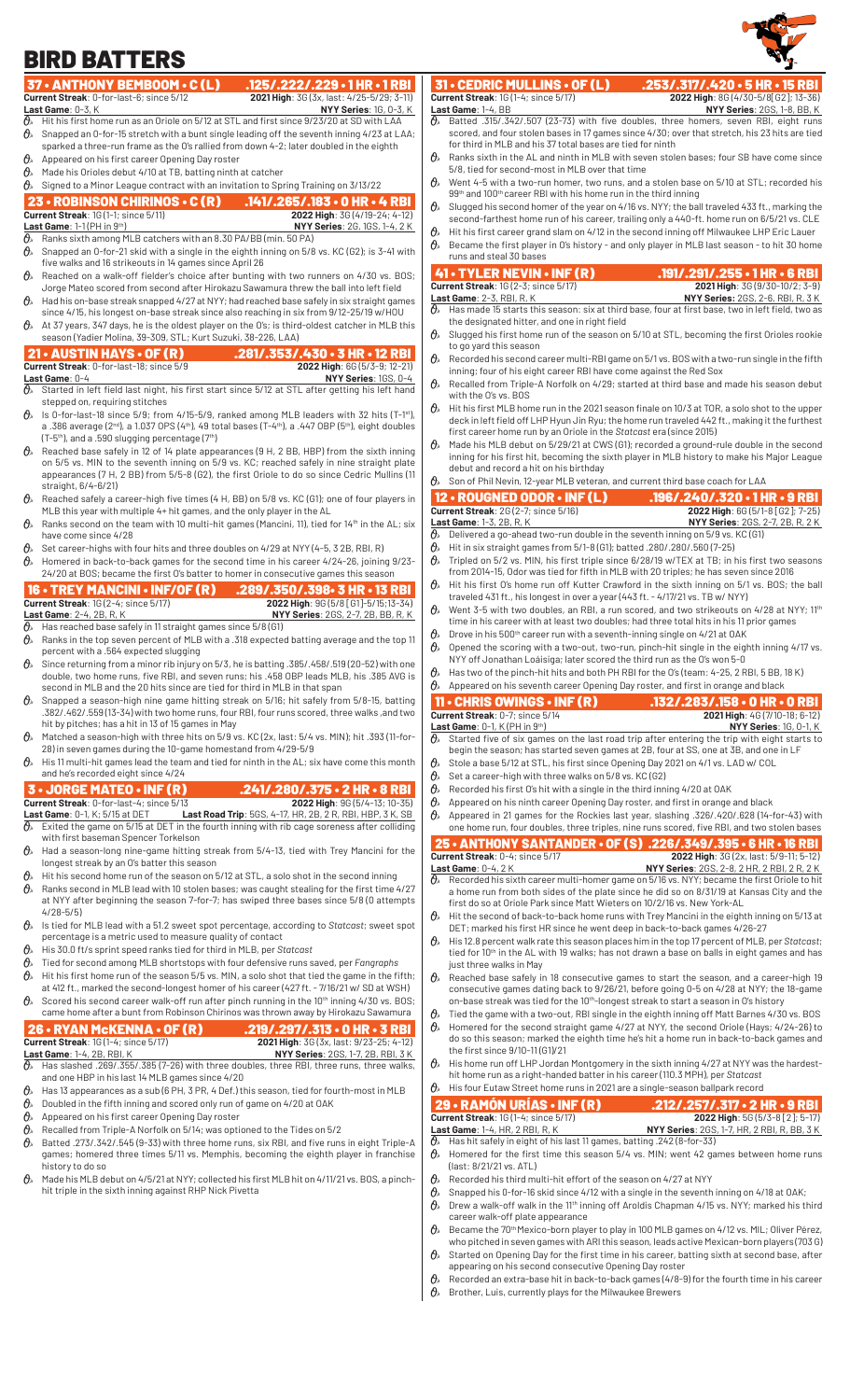|                          |         |         |  |                        |                 | ADDITIONAL HITTER INFO |  |                        |       |                                  |                 |                          |                       |    |                           |
|--------------------------|---------|---------|--|------------------------|-----------------|------------------------|--|------------------------|-------|----------------------------------|-----------------|--------------------------|-----------------------|----|---------------------------|
|                          |         |         |  | <b>MULTI-HIT GAMES</b> |                 |                        |  | <b>MULTI-RBI GAMES</b> |       | <b>LAST HR</b>                   |                 |                          | <b>MULTI-HR GAMES</b> |    |                           |
|                          | vs. LHP | vs. RHP |  |                        | TOTAL           |                        |  |                        | TOTAL | (Date/Opponent/Pitcher)          |                 |                          | 2022 CAREER           |    | <b>LAST (#HRS)</b>        |
| Anthony Bemboom          | .182    | .108    |  |                        |                 |                        |  |                        |       | 5/12/122 at STL (Matz)           |                 |                          |                       |    |                           |
| Robinson Chirinos        | .200    | .083    |  |                        |                 |                        |  |                        |       | 9/15/21 at PHI (Alvarado) w/ CHC |                 |                          |                       |    | 9/9/19 vs. 0AK(2) w/ HOU  |
| <b>Austin Hays</b>       | .176    | .322    |  |                        | 10 <sup>1</sup> |                        |  |                        |       | 5/5/22 vs. MIN (Duran)           |                 |                          |                       |    | 9/15/21 vs. NYY (2)       |
| Trey Mancini             | .304    | .280    |  |                        |                 |                        |  |                        |       | 5/15/22 at DET (García)          |                 |                          |                       |    | 6/20/21 vs. TOR(2)        |
| Jorge Mateo              | .209    | .261    |  |                        |                 |                        |  |                        |       | 5/12/22 at STL (Matz)            |                 |                          |                       |    |                           |
| Ryan McKenna             | .182    | .238    |  |                        |                 |                        |  |                        |       |                                  |                 |                          |                       |    |                           |
| Cedric Mullins           | .254    | .253    |  |                        |                 |                        |  |                        | 5     | 5/10/22 at STL (Naughton)        |                 |                          |                       |    | 6/19/21 vs. TOR(2)        |
| Tyler Nevin              | .267    | .156    |  |                        |                 |                        |  |                        |       | 5/10/22 at STL (Naughton)        |                 |                          |                       |    |                           |
| Rougned Odor             | .214    | .193    |  |                        |                 |                        |  |                        |       | 5/1/22 vs. BOS (Crawford)        | 13 <sup>7</sup> | $\overline{\phantom{a}}$ |                       | 13 | 9/27/20 vs. HOU(2) w/ TEX |
| Chris Owings             | .182    | .063    |  |                        |                 |                        |  |                        |       | 7/11/21 at SD (Stammen) w/ COL   |                 |                          |                       |    | 6/30/17 vs. COL(2) w/ ARI |
| <b>Anthony Santander</b> | .233    | .222    |  |                        |                 |                        |  |                        |       | 5/16/22 vs. NYY (Chapman)        |                 |                          |                       | հ  | 5/17/22 vs. NYY (2)       |
| Ramón Urías              | .156    | .236    |  |                        |                 |                        |  |                        |       | 5/17/22 vs. NYY (Taillon)        |                 |                          |                       |    |                           |

| <b>O'S HITTERS</b>    |                |    |    |    |              |           | <b>2022 VS. NEW YORK YANKEES</b> |    |            |           |            |             |      |    |     |                 | <b>CAREER VS. NEW YORK YANKEES</b> |    |    |           |            |     |     |     |       |             |      |
|-----------------------|----------------|----|----|----|--------------|-----------|----------------------------------|----|------------|-----------|------------|-------------|------|----|-----|-----------------|------------------------------------|----|----|-----------|------------|-----|-----|-----|-------|-------------|------|
| <b>IPLAYER</b>        | G              | AΒ |    | 2Β | 3В           | <b>HR</b> | <b>RBI</b>                       | BB | <b>IBB</b> | <b>SO</b> | <b>AVG</b> | <b>OBP</b>  | SLG  | G  | AB  |                 |                                    | 2В | 3B | <b>HR</b> | <b>RBI</b> | BB  | IBB | SO. | AVG   | 0BP         | SLG  |
| Anthony Bemboom       | 4              |    |    |    |              |           |                                  |    |            |           | .000       | 182         | .000 | 6. | 15  | $\Omega$        |                                    |    |    |           |            |     |     |     | .000  | .118        | .000 |
| Robinson Chirinos     | 6              |    |    |    |              |           |                                  |    |            |           | ľ/6        | 300         | .176 | 39 | 13  | 19              |                                    |    |    |           |            |     |     | 42  | 204   | .343        | .310 |
| <b>Austin Hays</b>    |                | 27 | 10 |    |              |           | 4                                |    | $\cap$     | 4         | .370       | .452        | .630 | 30 | 108 | 18              |                                    |    |    |           |            | 12  |     | 24  | .287  | .369        | .546 |
| Trey Mancini          | 8              |    |    |    |              |           |                                  |    |            |           | 258        | .343        | .323 | 79 | 296 | 42              | 76                                 |    |    |           |            | 36. |     | 80  | 257   | .338        | .429 |
| Jorge Mateo           | 6              |    |    |    | $\cap$       |           |                                  |    | $\Omega$   | 8         | .304       | .333        | .348 | 9  | 35  |                 |                                    |    |    |           |            |     |     | 12  | .257  | .308        | .371 |
| Ryan McKenna          | 6              | Ih |    |    |              |           |                                  |    |            |           | 0.2        | 0.294 0.333 |      | 18 | 32  |                 |                                    |    |    |           |            |     |     |     | 0.125 | 0.243 0.188 |      |
| <b>Cedric Mullins</b> | 8              | 31 |    |    |              |           |                                  |    | $\cap$     |           | 129        | 229         | .226 | 45 | 172 | 25              | 41                                 |    |    |           |            |     |     | 36  | .238  | .294        | .384 |
| Tyler Nevin           | $\sim$         |    |    |    |              |           |                                  |    |            |           | .333       | 286         | .333 |    | Բ   |                 |                                    |    |    |           |            |     |     |     | 333   | 286         | .333 |
| Rougned Odor          | 8              | 22 |    |    |              |           |                                  |    | $\cap$     | 8         | .318       | .375        | .500 | 44 | 153 | 21              | 33                                 |    |    |           |            | 14  |     | 46  | .216  | .290        | .392 |
| Chris Owings          | $\overline{u}$ |    |    |    |              |           |                                  |    |            |           |            | 250         | .000 | 12 | 26  |                 |                                    |    |    |           |            |     |     |     | 115   | 207         | .423 |
| Anthony Santander     | 8              | 32 | h  |    | <sup>n</sup> |           |                                  |    |            | $\alpha$  | 156        | 229         | .531 | 34 | 132 | 13 <sup>5</sup> | 25                                 |    |    |           | 16         |     |     | 33  | 189   | .241        | .417 |
| Ramón Urías           |                | 24 |    |    |              |           |                                  |    |            | Բ         | .167       | 259         | .292 | 23 | 69  | 6               | 15                                 |    |    |           |            |     |     |     | .217  | .316        | .319 |

| <b>O'S PITCHERS</b> |              |              |    |   | <b>2022 VS.</b> |      |                 | <b>YANKEES</b> |           |        |           |            |            |          |          |    | <b>CAREER</b> |        | VS         | <b>NEW</b> |    |             |          | <b>YORK YANKEES</b> |           |               |            |
|---------------------|--------------|--------------|----|---|-----------------|------|-----------------|----------------|-----------|--------|-----------|------------|------------|----------|----------|----|---------------|--------|------------|------------|----|-------------|----------|---------------------|-----------|---------------|------------|
| <b>IPLAYER</b>      | W            |              | SV | G | GS              | INN  |                 | ER             | <b>HR</b> | BB     | <b>SO</b> | <b>ERA</b> | <b>AVG</b> | w        |          | sv | G             | GS     | <b>INN</b> | н          | R  | ER          | HR       | BB                  | <b>SO</b> | <b>ERA</b>    | <b>AVG</b> |
| Keegan Akin         | $\mathbf{0}$ |              |    |   |                 |      |                 | $\Omega$       | n         |        |           | 0.00       | .083       |          |          |    |               |        | 20.0       | 15         | 11 |             |          | $\mathcal{B}$       | 19        | 4.95          | .200       |
| Bryan Baker         | 0            |              |    |   |                 |      |                 |                |           |        |           | 4.91       | .231       |          |          |    |               |        |            |            |    |             |          |                     |           | 91.ء          | .231       |
| Félix Bautista      | $\mathbf{0}$ |              |    |   |                 |      |                 |                |           |        |           | 13.50      | .417       |          |          |    |               |        |            |            |    |             |          |                     |           | 13.50         | .417       |
| Kyle Bradish        | 0            |              |    |   |                 |      |                 |                |           |        |           | 8.31       | .400       |          |          |    |               |        |            |            |    |             |          |                     |           | 8.31          | .400       |
| Logan Gillaspie     | $\mathbf{0}$ | n.           |    |   |                 | 2.0  |                 | $\Omega$       | n.        |        |           | 0.00       | .333       | 0        | $\Omega$ |    |               |        | 2.0        |            | 0. |             | n        |                     |           | 0.00          | .333       |
| Joey Krehbiel       |              |              |    |   |                 |      |                 |                |           |        |           |            | .444       |          |          |    |               |        |            |            |    |             |          |                     |           | $7.7^{\circ}$ | .444       |
| Jorge López         |              |              |    |   |                 |      |                 | $\Omega$       | n         |        |           | $\cap$     | $\Omega$   |          |          |    |               |        | 34.        | 32         | 26 | 21          |          | 15                  | 32        | 5.5           | .239       |
| Jordan Lyles        | 0            |              |    |   |                 | 10.0 |                 |                |           |        |           | 6.30       | .302       |          |          |    |               |        | 8.2        |            |    |             |          |                     | 15        | 4.82          | .284       |
| Cionel Pérez        | $\Omega$     | <sup>n</sup> | n  |   |                 | 0.2  | $\cap$          | $\Box$         | $\cap$    | $\cap$ |           | 0.00       | .000       | $\Omega$ | $\cap$   | n. |               | $\cap$ | 0.2        | $\Box$     | n. | n.          | $\Omega$ |                     |           | 0.00          | .000       |
| <b>Dillon Tate</b>  | 0            |              |    |   |                 | 5.   |                 |                |           |        |           | 1.69       | .111       |          |          |    | 15            |        | 18.        | 14         | 8  |             |          |                     |           | 2.95          | .215       |
| Nick Vespi          |              |              |    |   |                 |      |                 |                |           |        |           |            |            |          |          |    |               |        |            |            |    |             |          |                     |           |               |            |
| Spenser Watkins     | 0            |              |    |   |                 | 4.0  |                 |                |           |        |           | 50،        | .267       |          |          |    |               |        | 6.0        |            |    |             |          |                     |           | 6.00          | .292       |
| <b>Tyler Wells</b>  | $\Omega$     | $\Omega$     |    |   |                 | 9.0  | $6\overline{6}$ |                |           |        |           | 2.00       | .194       |          |          |    | 8             |        | 16.2       | -11        | 6  | $6^{\circ}$ |          | $\mathbf{h}$        | 17        | 3.24          | .180       |
| Bruce Zimmermann    | n.           |              |    |   |                 | 9.1  |                 |                |           |        |           | 2.89       | .289       |          |          |    |               |        | 18.2       |            | q  |             |          |                     | 20        | 3.86          | .289       |

| <b>DATE</b> | <b>PLAYER(S) &amp; TRANSACTION</b>                                                                                                  |
|-------------|-------------------------------------------------------------------------------------------------------------------------------------|
| 5/1         | Optioned OF Ryan McKenna to Triple-A Norfolk (postgame).                                                                            |
| 5/2         | Designated INF Kelvin Gutiérrez for assignment.                                                                                     |
| 5/5         | Claimed LHP Logan Allen off waivers from the Cleveland Guardians Optioned RHP<br>Travis Lakins, Sr. to Triple-A Norfolk (postgame). |
| 5/6         | Activated LHP Logan Allen.                                                                                                          |
| 5/8         |                                                                                                                                     |
|             | Added RHP Travis Lakins, Sr. from Triple-A Norfolk to serve as the 27 <sup>th</sup> man for the                                     |
| 5/10        | doubleheaderReturned 27 <sup>th</sup> man RHP Travis Lakins, Sr. to Triple-A Norfolk (postgame).                                    |
|             | Placed RHP Jorge López on the Bereavement ListRecalled RHP Travis Lakins, Sr.                                                       |
| 5/11        | from Triple-A Norfolk<br>Optioned RHP Travis Lakins, Sr. to Triple-A Norfolk (postgame).                                            |
| 5/12        | Selected the contract of RHP Denyi Reyes from Triple-A NorfolkRecalled INF Rylan                                                    |
|             | Bannon from Triple-A NorfolkOptioned LHP Paul Fry to Triple-A NorfolkTransferred                                                    |
|             | RHP Chris Ellis to the 60-day Injured List (right shoulder surgery).                                                                |
| 5/13        | Reinstated RHP Jorge López from the Bereavement List Placed INF Ryan                                                                |
|             | Mountcastle on the 10-Day Injured List (left wrist forearm strain; retroactive to 5/11)                                             |
|             | Optioned RHP Denyi Reyes to Triple-A Norfolk (postgame).                                                                            |
| 5/14        | Recalled OF Ryan McKenna from Triple-A Norfolk Claimed RHP Beau Sulser off                                                          |
|             | waivers from the Pittsburgh Pirates and optioned him to Triple-A NorfolkDesignated                                                  |
|             | LHP Paul Fry for assignment.                                                                                                        |
| 5/17        | Selected the contract of LHP Nick Vespi from Triple-A NorfolkRecalled RHP Logan                                                     |
|             | Gillaspie from Triple-A NorfolkDesignated LHP Logan Allen for assignment                                                            |
|             | Optioned INF Rylan Bannon to Triple-A Norfolk.                                                                                      |
|             |                                                                                                                                     |
|             |                                                                                                                                     |
|             | <b>EUTAW STREET HOME RUNS</b>                                                                                                       |
| <b>DATE</b> | PLAYER (Team)<br>OPP. (Pitcher)<br><b>DISTANCE</b>                                                                                  |

#### **\*Total since 1992 - 113**

60 by opponents, 53 by Orioles

|             | <b>SECOND DECK HOME RUNS AT ORIOLE PARK (LF)</b> |                    |                 |
|-------------|--------------------------------------------------|--------------------|-----------------|
| <b>DATE</b> | PLAYER (Team)                                    | OPP. (Pitcher)     | <b>DISTANCE</b> |
| 6/11/95     | Rex Hudler (CAL)                                 | at BAL (Moyer)     | No data         |
| 8/7/11      | Mark Reynolds (BAL)                              | vs. TOR (Romero)   | 450 ft.         |
| 6/2/17      | Manny Machado (BAL)                              | vs. BOS (Porcello) | 465 ft.         |
| 6/20/17     | Edwin Encarnacion (CLE)                          | at BAL (Tillman)   | 466 ft.         |
| 9/2/20      | Pete Alonso (NYM)                                | at BAL (Means)     | 409 ft.         |
| 6/8/21      | Maikel Franco (BAL)                              | vs. NYM (Gsellman) | 423 ft.         |

#### **2022 totals - 0 \*Total since 1992 - 6**

3 by opponents, 3 by Orioles

### W-L BY BATTING ORDER

- **1** Mullins (13-23), Hays (1-0)
- **2** Mancini (6-8), Santander (4-4), Mountcastle (2-6), Hays (1-2), Urías (1-2), Mateo (0-1)
- 
- **3 Santander** (5-14), Mancini (4-7), Mountcastle (4-2), Hays (1-0)<br>
Hays (6-7), Mountcastle (3-6), Mancini (2-6), Santander (3-2), L<br> **5** Odor (4-8), Urías (2-6), Mountcastle (4-1), Hays (1-3), Nevin (1-2 **4** Hays (6-7), Mountcastle (3-6), Mancini (2-6), Santander (3-2), Urías (0-2)
- **5** Odor (4-8), Urías (2-6), Mountcastle (4-1), Hays (1-3), Nevin (1-2), Santander (1-1), McKenna (1-0), Mancini (0-1), Mateo (0-1)
- **6** Odor (3-6), Urías (4-4), Hays (2-3), Nevin (2-4), Chirinos (2-2), Mateo (1-2), Santander (0-1)
- **7** Urías (3-4), Nevin (3-3), Mateo (3-2), Hays (1-4), McKenna (1-4),
- Chirinos (1-2), Owings (1-2), Bannon (1-0), Odor (0-1)
- **8** Chirinos (6-6), Bemboom (4-7), Mateo (1-6), Gutiérrez (3-3)<br>**8** Mateo (7-7), Owings (6-3), Chirinos (1-2), Bemboom (0-3), N
- **9** Mateo (7-7), Owings (6-3), Chirinos (1-2), Bemboom (0-3), McKenna (0-3), Bannon (0-2), Gutiérrez (0-2)

Number of different batting orders used: 34 (does not include pitcher's slot)

- **W-L BY STARTING POSITION<br><b>18** Mountcastle (10-13), Mancini (3-7), Nevin (1-3) **1B** Mountcastle (10-13), Mancini (3-7), Nevin (1-3)
- **2B** Odor (8-16), Owings (5-2), Urías (1-5)
- **3B** Urías (8-11), Gutiérrez (3-5), Nevin (2-4), Bannon (1-2), Owings (0-1)<br>**SS** Mateo (12-19), Owings (2-2), Urías (0-2)
- 
- **SS** Mateo (12-19), Owings (2-2), Urías (0-2)<br>**LF** Hays (10-11), Santander (3-5), McKenna **LF** Hays (10-11), Santander (3-5), McKenna (0-4), Nevin (1-1), Mancini (0-1), Owings (0-1)
- **CF** Mullins (13-21), McKenna (1-1), Hays (0-1)
- **RF** Santander (7-14), Hays (3-6), Mancini (2-1), McKenna (1-2), Nevin (1-0)
- **C** Chirinos (10-13), Bemboom (4-10)
- **DH** Mancini (7-13), Santander (3-3), Mountcastle (3-2), Nevin (1-1), Hays (0-1), Mullins (0-2), Bannon (0-1)

| <b>ORIOLES CAREER EJECTIONS</b> |             |        |                |               |  |  |  |  |  |
|---------------------------------|-------------|--------|----------------|---------------|--|--|--|--|--|
| <b>I O'S EJECTIONS</b>          | DATE (LAST) | OPP.   | <b>REASON</b>  | <b>UMPIRE</b> |  |  |  |  |  |
| Brandon Hyde (7)                | 4/21/22     | at OAK | Tag play at 1B | Rob Drake     |  |  |  |  |  |
| Trey Mancini (1)                | 4/21/22     | at OAK | Tag play at 1B | Rob Drake     |  |  |  |  |  |

|               | <b>ORIOLES CHALLENGES</b> |                      |                  |                   |                      |               |                    |  |  |  |  |  |
|---------------|---------------------------|----------------------|------------------|-------------------|----------------------|---------------|--------------------|--|--|--|--|--|
| <b>DATE</b>   | <b>INNING</b>             | <b>BATTER/RUNNER</b> | <b>PLAY TYPE</b> | <b>LOCATION</b>   | <b>CALL ON FIELD</b> | <b>RULING</b> | <b>O'S SUCCESS</b> |  |  |  |  |  |
| $4/8$ at TB   | B7                        | Kevin Kiermaier (TB) | Force Play       | <b>First Base</b> | Safe                 | Overturned    | 1/1(100.0%)        |  |  |  |  |  |
| 4/11 vs. MIL  | B <sub>8</sub>            | Austin Hays (BAL)    | Stadium Boundary | First Base        | In Play              | Confirmed     | $1/2(50.0\%)$      |  |  |  |  |  |
| 4/16 vs. NYY  | T5                        | Anthony Rizzo (NYY)  | Tag Play         | Home Plate        | Safe                 | Overturned    | 2/3(66.7%)         |  |  |  |  |  |
| 4/19 at OAK   | B <sub>6</sub>            | Billy McKinney (OAK) | Force Play       | First Base        | Safe                 | Overturned    | $3/4(75.0\%)$      |  |  |  |  |  |
| 4/20 at OAK   | B <sub>2</sub>            | Seth Brown (OAK)     | Tag Play         | Home Plate        | Safe                 | Overturned    | $4/5(80.0\%)$      |  |  |  |  |  |
| $4/24$ at LAA | <b>B4</b>                 | Tyler Wade (LAA)     | Force Play       | <b>First Base</b> | Safe                 | Overturned    | $5/6(83.3\%)$      |  |  |  |  |  |
| $4/24$ at LAA | B7                        | Jared Walsh (LAA)    | Hit by Pitch     | Home Plate        | Hit by Pitch         | Stands        | 5/7(71.4%          |  |  |  |  |  |
| $5/3$ vs. MIN | <b>B4</b>                 | Tyler Nevin (BAL)    | Tag Play         | Second Base       | Out                  | Stands        | $5/8(62.5\%)$      |  |  |  |  |  |
| 5/5 vs. MIN   | T <sub>3</sub>            | Trevor Larnach (MIN) | Tag Play         | Home Plate        | Safe                 | Overturned    | $6/8(75.0\%)$      |  |  |  |  |  |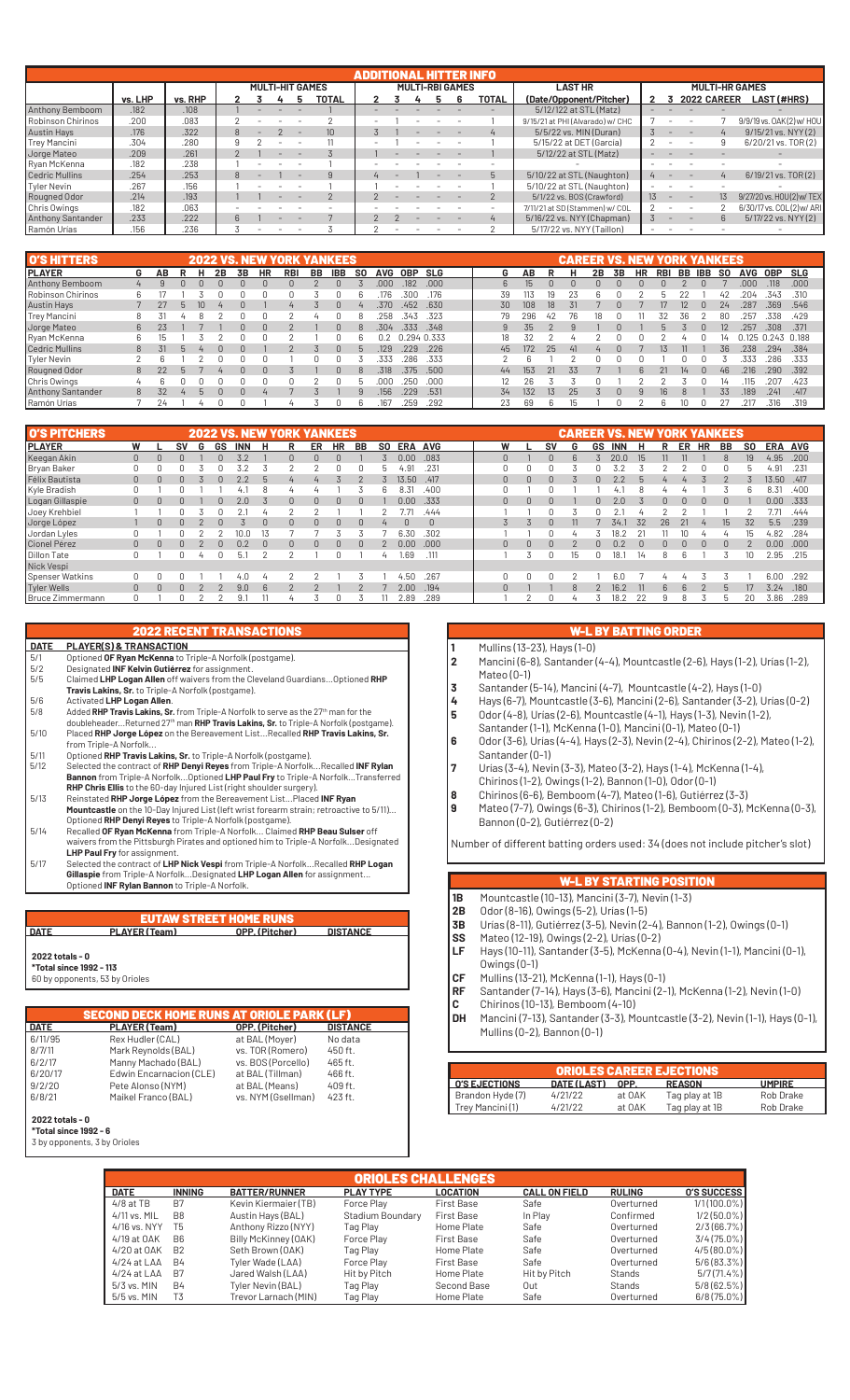|                                              | <b>2022 BY THE NUMBERS</b> |                    |                    |
|----------------------------------------------|----------------------------|--------------------|--------------------|
|                                              | <b>HOME</b>                | AWAY               | TOTAL              |
| Overall                                      | $9 - 9$                    | $5 - 14$           | $14 - 23$          |
| <b>MONTH</b>                                 | <b>HOME</b>                | <b>AWAY</b>        | <b>TOTAL</b>       |
| April (21)                                   | $4 - 4$                    | $3 - 10$           | $7 - 14$           |
| May(30)                                      | $5 - 5$                    | $2 - 4$            | $7 - 9$            |
| June (27)                                    | $0-0$                      | $0 - 0$            | $0 - 0$            |
| July (25)                                    | $0 - 0$                    | $0 - 0$            | $0 - 0$            |
| August (27)                                  | $0 - 0$                    | $0 - 0$            | $0 - 0$            |
| September (27)                               | $0 - 0$                    | $0 - 0$            | $0 - 0$            |
| October (5)                                  | $0 - 0$                    | $0 - 0$            | $0 - 0$            |
| <b>TOTAL (162)</b>                           | $9-9$                      | $5 - 14$           | $14 - 23$          |
| <b>DAY OF WEEK</b>                           | <b>HOME</b>                | <b>AWAY</b>        | <b>TOTAL</b>       |
| Monday (17)                                  | $2 - 2$                    | $0 - 1$            | $2 - 3$            |
| Tuesday (25)                                 | $0 - 3$                    | $1 - 2$            | $1 - 5$            |
| Wednesday (25)                               | $1 - 1$                    | $1 - 2$            | $2 - 3$            |
| Thursday (16)                                | $1 - 0$                    | $1 - 2$            | $2 - 2$            |
| Friday (26)                                  | $1 - 1$                    | $1 - 2$            | $2 - 3$            |
| Saturday (27)                                | $1 - 1$                    | $1 - 2$            | $2 - 3$            |
| Sunday (26)                                  | $3-1$                      | $0 - 3$            | $3 - 4$            |
| <b>TOTAL (162)</b>                           | 9-9                        | $5 - 14$           | $14 - 23$          |
| <b>VS. AL EAST</b>                           | <b>HOME</b>                | <b>AWAY</b>        | <b>TOTAL</b>       |
| Boston Red Sox (19)                          | $2 - 1$                    | $0-0$              | $2 - 1$            |
| New York Yankees (19)                        | $2 - 3$                    | $0 - 3$            | $2 - 6$            |
| Tampa Bay Rays (19)                          | $0 - 0$                    | $0 - 3$            | $0 - 3$            |
| Toronto Blue Jays (19)                       | $0 - 0$                    | $0 - 0$            | $0 - 0$            |
| <b>TOTAL (76)</b>                            | 4-4                        | $0 - 6$            | $4 - 10$           |
| <b>VS. AL CENTRAL</b>                        | <b>HOME</b>                | <b>AWAY</b>        | <b>TOTAL</b>       |
| Chicago White Sox (7)                        | $0 - 0$                    | $0 - 0$            | $0 - 0$            |
| Cleveland Guardians (6)                      | $0 - 0$                    | $0 - 0$            | $0 - 0$            |
| Detroit Tigers (6)                           | $0 - 0$                    | $0 - 3$            | $0 - 3$            |
| Kansas City Royals (7)                       | $2 - 1$                    | $0 - 0$            | $2 - 1$            |
| Minnesota Twins(7)<br><b>TOTAL (33)</b>      | $2 - 2$<br>$4 - 3$         | $0 - 0$<br>$0 - 3$ | $2 - 2$<br>$4 - 6$ |
|                                              |                            |                    |                    |
| <b>VS. AL WEST</b>                           | HOME                       | <b>AWAY</b>        | <b>TOTAL</b>       |
| Houston Astros (7)                           | $0-0$                      | 0-0                | $0 - 0$            |
| Los Angeles Angels (7)                       | $0 - 0$                    | $2 - 1$            | $2 - 1$            |
| Oakland Athletics (7)                        | $0-0$                      | $1 - 3$            | $1 - 3$            |
| Seattle Mariners (6)                         | $0 - 0$<br>$0 - 0$         | $0 - 0$<br>$0 - 0$ | $0 - 0$            |
| Texas Rangers (6)<br><b>TOTAL (33)</b>       | $0-0$                      | $3 - 4$            | $0-0$<br>$3 - 4$   |
|                                              |                            |                    |                    |
| <b>VS. NL EAST</b>                           | <b>HOME</b>                | <b>AWAY</b>        | <b>TOTAL</b>       |
| Washington Nationals (4)                     | $0-0$                      | $0-0$              | $0-0$              |
| TOTAL (4)                                    | $0-0$                      | $0-0$              | $0-0$              |
| <b>VS. NL CENTRAL</b>                        | <b>HOME</b>                | <b>AWAY</b>        | <b>TOTAL</b>       |
| Chicago Cubs (4)                             | $0 - 0$                    | $0 - 0$            | $0 - 0$            |
| Cincinnati Reds(3)                           | $0 - 0$                    | $0 - 0$            | $0 - 0$            |
| Milwaukee Brewers (3)                        | $1 - 2$                    | $0 - 0$            | $1 - 2$            |
| Pittsburgh Pirates (3)                       | $0 - 0$                    | $0 - 0$            | $0 - 0$            |
| St. Louis Cardinals (3)<br><b>TOTAL (16)</b> | $0 - 0$<br>$1 - 2$         | $2 - 1$<br>$2 - 1$ | $2 - 1$<br>$3 - 3$ |
|                                              |                            |                    |                    |

# BALTIMORE ORIOLES - WALK-OFF AND MISC. HOME RUNS

|                     |                                   | Baltimore Orioles Walk-off Wins            |                   |                    |                |                  |             |
|---------------------|-----------------------------------|--------------------------------------------|-------------------|--------------------|----------------|------------------|-------------|
| Date                | <b>Score</b>                      | <b>Batter/Runner</b>                       | <b>Action RBI</b> | <b>Pitcher</b>     |                | <b>INN</b>       | <b>OUTS</b> |
| 4/15                | NYY 1@ BAL 2                      | Ramón Urías                                | <b>BB</b><br>1    | Aroldis Chapman    |                | 11               | 2           |
| 4/30                | BOS1@BAL2                         | Robinson Chirinos E1                       | $\Omega$          | Hirokazu Sawamura  |                | 10 <sup>10</sup> | 0           |
|                     |                                   |                                            |                   |                    |                |                  |             |
|                     | pponent Walk-off Wins             |                                            |                   |                    |                |                  |             |
| Date                | Score                             | Batter/Runner Action RBI Pitcher           |                   |                    |                | <b>INN</b>       | <b>OUTS</b> |
| N/A                 |                                   |                                            |                   |                    |                |                  |             |
|                     |                                   | altimore Orioles Back-to-Back Home Runs    |                   |                    |                |                  |             |
| Date                | Score                             | <b>Batters</b>                             | Pitcher           |                    | <b>INN</b>     | <b>OUTS</b>      |             |
| 5/5                 | MIN 3 @ BAL 5                     | Hays/Mountcastle                           | Duran             |                    | 8              | 1                |             |
| 5/13                | BAL 2 @ DET 4                     | Mancini/Santander Barnes                   |                   |                    | 8              | 0                |             |
|                     |                                   | Opponent Back-to-Back Home Runs            |                   |                    |                |                  |             |
| Date                | Score                             | <b>Batters</b>                             | Pitcher           |                    | <b>INN</b>     | <b>OUTS</b>      |             |
| 4/26                | <b>BAL 8 @ NYY 12</b>             | Judge/Rizzo                                |                   | Alexander Wells    | 8              | 2                |             |
| 5/16                | NYY 6 @ BAL 2                     | Donaldson/Rizzo                            |                   | Félix Bautista     | 9              | 1                |             |
|                     |                                   | Baltimore Orioles Grand Slams              |                   |                    |                |                  |             |
| Date                | Score                             | Batter                                     | Pitcher           |                    | <b>INN</b>     | <b>OUTS</b>      |             |
| 4/12                | MIL 5 @ BAL 4                     | <b>Cedric Mullins</b>                      |                   | Eric Lauer         | $\overline{2}$ | $\overline{2}$   |             |
|                     | pponent Grand Slams               |                                            |                   |                    |                |                  |             |
|                     |                                   |                                            |                   |                    | <b>INN</b>     |                  |             |
| Date                | Score                             | <b>Batter</b>                              | <b>Pitcher</b>    |                    |                | <b>OUTS</b>      |             |
| 4/24                | BAL 6 @ LAA 7                     | Jo Adell                                   |                   | Travis Lakins, Sr. | 1<br>9         | 0<br>1           |             |
| 5/1                 | BOS 5 @ BAL 9                     | J.D. Martinez                              |                   | Travis Lakins, Sr. |                |                  |             |
|                     |                                   | altimore Orioles Inside-the-Park Home Runs |                   |                    |                |                  |             |
| Date                | <b>Score</b>                      | <b>Batter</b>                              | <b>RBI</b>        | Pitcher            | <b>INN</b>     | <b>OUTS</b>      |             |
| N/A                 |                                   |                                            |                   |                    |                |                  |             |
|                     |                                   |                                            |                   |                    |                |                  |             |
|                     |                                   | pponent Inside-the-Park Home Runs          |                   | <b>Pitcher</b>     | <b>INN</b>     | <b>OUTS</b>      |             |
| <b>Date</b><br>5/10 | Score<br>BAL 5 @ STL 3            | <b>Batter</b><br>Harrison Bader            | <b>RBI</b><br>2   | Kyle Bradish       | 6              | O                |             |
|                     |                                   |                                            |                   |                    |                |                  |             |
|                     |                                   | altimore Orioles Pinch-Hit Home Runs       |                   |                    |                |                  |             |
| Date                | Score                             | Batter                                     | RBI               | Pitcher            | <b>INN</b>     | <b>OUTS</b>      |             |
| N/A                 |                                   |                                            |                   |                    |                |                  |             |
|                     |                                   |                                            |                   |                    |                |                  |             |
|                     |                                   | <b>Opponent Pinch-Hit Home Runs</b>        |                   |                    |                |                  |             |
| Date                | <b>Score</b>                      | <b>Batter</b>                              | <b>RBI</b>        | <b>Pitcher</b>     | <b>INN</b>     | <b>OUTS</b>      |             |
| N/A                 |                                   |                                            |                   |                    |                |                  |             |
|                     |                                   | Baltimore Orioles Leadoff Home Runs        |                   |                    |                |                  |             |
| Date                | <b>Score</b>                      | <b>Batter</b>                              |                   | <b>Pitcher</b>     | <b>INN</b>     | <b>OUTS</b>      |             |
| N/A                 |                                   |                                            |                   |                    |                |                  |             |
|                     |                                   |                                            |                   |                    |                |                  |             |
|                     | <b>Opponent Leadoff Home Runs</b> |                                            |                   |                    |                |                  |             |
| Date                | <b>Score Score</b>                | Batter                                     |                   | Pitcher            | <b>INN</b>     | <b>OUTS</b>      |             |

 $\overline{N/k}$ 

LAST TIME IT HAPPENED**BATTING**<br>Eutaw St. Home Run Eutaw St. Home Run Anthony Santander, 8/24/21 vs. LAA (Wantz)<br>Coponent Anthony Sandy León, 7/27/21 (Watkins) Opponent Sandy León, 7/27/21 (Watkins) Second Deck Home Run in LF at OPACY<br>
Opponent Pete Alonso, 9/2/20 (Means)<br>
Copponent Pete Alonso, 9/2/20 (Means)<br>
Two Grand Slams in One Game Reimold, Clevenger, 9/11/15 vs. KC (Herrera, Chamberlain)<br>
Trey Mancini, 7/11/21 Pinch-Hit Walk-Off Home Run Nolan Reimold, 7/24/16 vs. CLE (Allen) Pinch-Hit Grand Slam Dwight Evans, 7/26/91 vs. OAK (Nelson) Inside the Park Home Run Austin Hays, 8/11/20 at PHI (Guerra) LH & RH Home Run, Same Game Anthony Santander, 5/16/22 vs. NYY (Severino, Chapman) Individual 2-Home Run Game Anthony Santander, 5/16/22 vs. NYY (Severino, Chapman) Individual 3-Home Run Game Ryan Mountcastle, 6/19/21 vs. TOR (Manoah, Kay) Pinch-Hit Grand Siam<br>
Inside the Park Home Run<br>
LH & RH Home Run, Same Game<br>
LH & RH Home Run, Same Game<br>
LH & RH Home Run, Same Game<br>
Anthony Santander, 5/16/22 vs<br>
Individual 3-Home Run Game<br>
Home Run in Consecutive Game Home Run in Consecutive Games Cedric Mullins, 5/4-5/5 vs. MIN Home Run in 3 Consecutive Games Cedric Mullins, 9/5-7/21 at NYY, vs. KC Home Run in 4 Consecutive Games DJ Stewart, 9/5-9/20 vs. NYY, at NYM Home Run in 5 Consecutive Games Jonathan Schoop, 7/22-27/18 vs. TOR, BOS, TB Home Run in 6 Consecutive Games Chris Davis, 9/26-10/2/12 vs. TOR, BOS, & TB 4-Home Run Game, Team 9/11/21 vs. TOR (G1) 5-Home Run Game, Team 5/5/22 vs. MIN 6-Home Run Game, Team 6/19/21 vs. TOR 7-Home Run Game, Team<br>8+-Home Run Game, Team 8+-Home Run Game, Team 6/16/15 vs. PHI (8) Back-to-Back HR Mancini-Santander, 5/13/22 at DET (8<sup>th</sup> inning) Back-to-Back HR to Start a Game Smith-Machado, 7/7/17 at MIN Back-to-Back-to-Back HR Schoop-Davis-Mancini, 8/6/17 vs. DET (1<sup>st</sup> inning) Back-to-Back-to-Back HR to Start a Game Flaherty-Hardy-Markakis, 5/10/12 vs. TEX (G1, Lewis) 2 Back-to-Back HRs, Same Game Jones-Mancini (4th inning), Mancini-Trumbo (6th inning) 8/10/17 at OAK Leadoff Home Run<br>
Walk-Off Home Run<br>
Walk-Off Grand Slam<br>
Walk-Off Grand Slam<br>
Walk-Off Home Run, Eutaw St.<br>
Walk-Off Home Run, Eutaw St.<br>
Walk-Off Home Run, Eutaw St.<br>
Walk-Off Home Run, Eutaw St.<br>
Home Run, IS<sup>th</sup> Inning Walk-Off Grand Slam<br>
Walk-Off Home Run, Eutaw St.<br>
Malny Machado, 8/18/17 vs.<br>
Home Run, 15<sup>th</sup> Inning or later<br>
Home Run, 17th Inning or later<br>
Home Run, 17th Inning or later<br>
Home Run, 17th Inning or later<br>
Home Run, 17t Home Run by a Pitcher Zack Britton, 7/3/11 at ATL 2-Home Run Game by a Pitcher Milt Pappas, 8/27/61 at MIN Oriole to hit a Home Run for 1<sup>st</sup> ML hit Trey Mancini, 9/20/16 vs. BOS<br>Oriole w/ 2 home runs in one inning Mark Trumbo, 4/15/16 at TEX (7<sup>th</sup> inning) Oriole w/ 3 home runs in consecutive innings Manny Machado, 8/7/16 at CWS ( $1^{\text{st}}$ ,  $2^{\text{nd}}$ ,  $3^{\text{rd}}$  inning) 5-Hit Game Cedric Mullins, 6/5/21 vs. CLE 6-Hit Game Cal Ripken, Jr., 6/13/99 at ATL 5-RBI Game Trey Mancini, 5/19/21 vs. TB 6-RBI Game Pedro Severino, 8/26/21 vs. LAA 7-RBI Game Manny Machado, 8/18/17 vs. LAA 8-RBI Game Chris Hoiles, 8/14/98 at CLE 9-RBI Game Eddie Murray, 8/26/85 at CAL  **PITCHING** Perfect Game<br>
No-Hitter<br>
1-Hitter<br>
Complete Game No-Hitter 5/5/21 (Means at SEA) 1-Hitter 7/21/19 (Wojciechowski, Fry, Givens vs. BOS) Complete Game 5/5/21 (Means at SEA) Shutout 5/5/21 (Means at SEA)<br>Team Shutout 6/2012/11 views Fry. Tai Team Shutout 4/20/22 (Lyles, Fry, Tate, Baker, López at OAK) Consecutive CG, Pitcher Sidney Ponson (2), 5/16-22/04 Consecutive Shutouts, Pitcher Mike Mussina (2), 9/26-10/1/95<br>Consecutive CG, Team 5/13-14/11 (Guthrie/Bergesen)<br>Consecutive Shutouts, Team 6/28-29/19 vs. CLE 10+ Strikeout Game, Pitcher 5/10/22 (Bradish at STL, 11) 15+ Strikeout Game, Pitcher 7/7/07 (Bedard at TEX, 15) 10+ Strikeout Game, Team 5/17/22 vs. NYY (10) 15+ Strikeout Game, Team 4/16/21 at TEX (15) 15+ Strikeout Garrie, Team<br>4+ Strikeouts in an inning Mike Cuellar (4), 5/29/70 at CAL **MISCELLANEOUS**<br>Hit for the Cycle<br>Steal of Home Hit for the Cycle<br>
Steal of Home<br>
Steal of Home<br>
Position Player to Pitch<br>
Position Player to Pitch<br>
Austin Wynns, 8/14/21 at BOS (1.0 IP, 1 H, ER, HR)<br>
Triple Play Turned<br>
Scoring: 5-4-3 (Machado-Schoop-Davis)<br>
Scoring: 5  **WINNING SWEEPS** 2-Game, at OPACY June 6-7, 2017 vs. PIT 2-Game, Road June 5-6, 2018 at NYM 3-Game, at OPACY July 23-July 25, 2021 vs. WSH 3-Game, Road June 28-30, 2021 at HOU 4-Game, at OPACY July 17-20, 2017 vs. TEX 4-Game, Road August 22-25, 2011 at MIN Doubleheader June 25, 2016 vs. TB

| OUTFIELD ASSISTS'        |    |    |    |    |       |                     |  |  |  |
|--------------------------|----|----|----|----|-------|---------------------|--|--|--|
| <b>Outfielder</b>        | 1B | 2B | 3B | HP | TOTAL | <b>ERRORS (F-T)</b> |  |  |  |
| Austin Hays              |    |    |    |    |       | $0 - 0$             |  |  |  |
| <b>Trey Mancini</b>      |    |    |    |    |       | $1 - 0$             |  |  |  |
| Ryan McKenna             |    |    |    |    |       | $2 - 0$             |  |  |  |
| <b>Cedric Mullins</b>    |    |    |    |    |       | $0 - 0$             |  |  |  |
| <b>Tyler Nevin</b>       |    |    |    |    |       | $0 - 1$             |  |  |  |
| <b>Anthony Santander</b> |    | -  |    |    |       | $1 - \Omega$        |  |  |  |
| <b>Team Totals</b>       |    |    |    |    |       | $4 - 1$             |  |  |  |

|               |               |           |               | <b>CATCHING BREAKDOWN</b> |       |            |           |
|---------------|---------------|-----------|---------------|---------------------------|-------|------------|-----------|
|               | <b>Errors</b> |           | <b>SBs</b>    | Pick-offs                 |       |            |           |
| Catcher       | F-T-C         | <b>PB</b> | <b>CS-ATT</b> | 1B-2B-3B                  | Inn.  | <b>ERA</b> | $W-L(GS)$ |
| Bemboom       | $n - 1 - 1$   | U         | 1-6           | $0 - 0 - 0$               | 132.0 | 3.55       | $4 - 10$  |
| Chirinos      | $0 - 0 - 0$   |           | $4 - 9$       | $0 - 0 - 0$               | 190.0 | 4.07       | $10 - 13$ |
| <b>Totals</b> | $0 - 1 - 1$   | 2         | $5 - 15$      | $0 - 0 - 0$               | 322.0 | 3.86       | $14 - 23$ |

|      |                     |         | <b>ORIOLES WHO MADE THEIR MAJOR LEAGUE DEBUT IN 2022</b> |                                   |
|------|---------------------|---------|----------------------------------------------------------|-----------------------------------|
| Date | <b>Plaver</b>       | Opp.    | <b>Stats</b>                                             | <b>Notes</b>                      |
| 4/10 | RHP Félix Bautista  | at TB   | $1.1$ IP, H, $2K$                                        | Entered in 2 <sup>nd</sup> inning |
| 4/29 | RHP Kyle Bradish    | vs. BOS | 6.0 IP, 5 H, 3 R, 2 ER, BB, K, HR, WP                    | Starter                           |
| 5/12 | Rylan Bannon        | at STL  | $1-4. K$                                                 | Started at 3B                     |
| 5/13 | RHP Denyi Reyes     | at DET  | 2.0 IP, 2 K                                              | Entered in 7 <sup>th</sup> inning |
| 5/17 | RHP Logan Gillaspie | vs. NYY | 2.0 IP, 3 H, K                                           | Entered in $8th$ inning           |

|                | <b>SCORING BY INNING</b> |                |
|----------------|--------------------------|----------------|
| <b>Innings</b> | Opponents                | <b>Orioles</b> |
| 1              | 15                       | 6              |
| $\overline{2}$ | 19                       | 13             |
| $\overline{3}$ | 17                       | 17             |
| 4              | 13                       | 8              |
| 5              | 22                       | 19             |
| 6              | 24                       | 16             |
| $\overline{7}$ | 21                       | 14             |
| 8              | 12                       | 17             |
| 9              | 13                       | 8              |
| <b>Extras</b>  | U                        | $\overline{2}$ |
| <b>Totals</b>  | 156                      | 120            |

|                | <b>MULTI-RUN INNINGS</b> |                |
|----------------|--------------------------|----------------|
| <b>Runs</b>    | Opponents                | <b>Orioles</b> |
| $\overline{2}$ | 23                       | 14             |
| $\overline{3}$ |                          | 9              |
|                | 10                       | 2              |
| 5              |                          |                |
| 6              |                          | 3              |
| 7+             |                          |                |
| <b>Totals</b>  |                          | 29             |